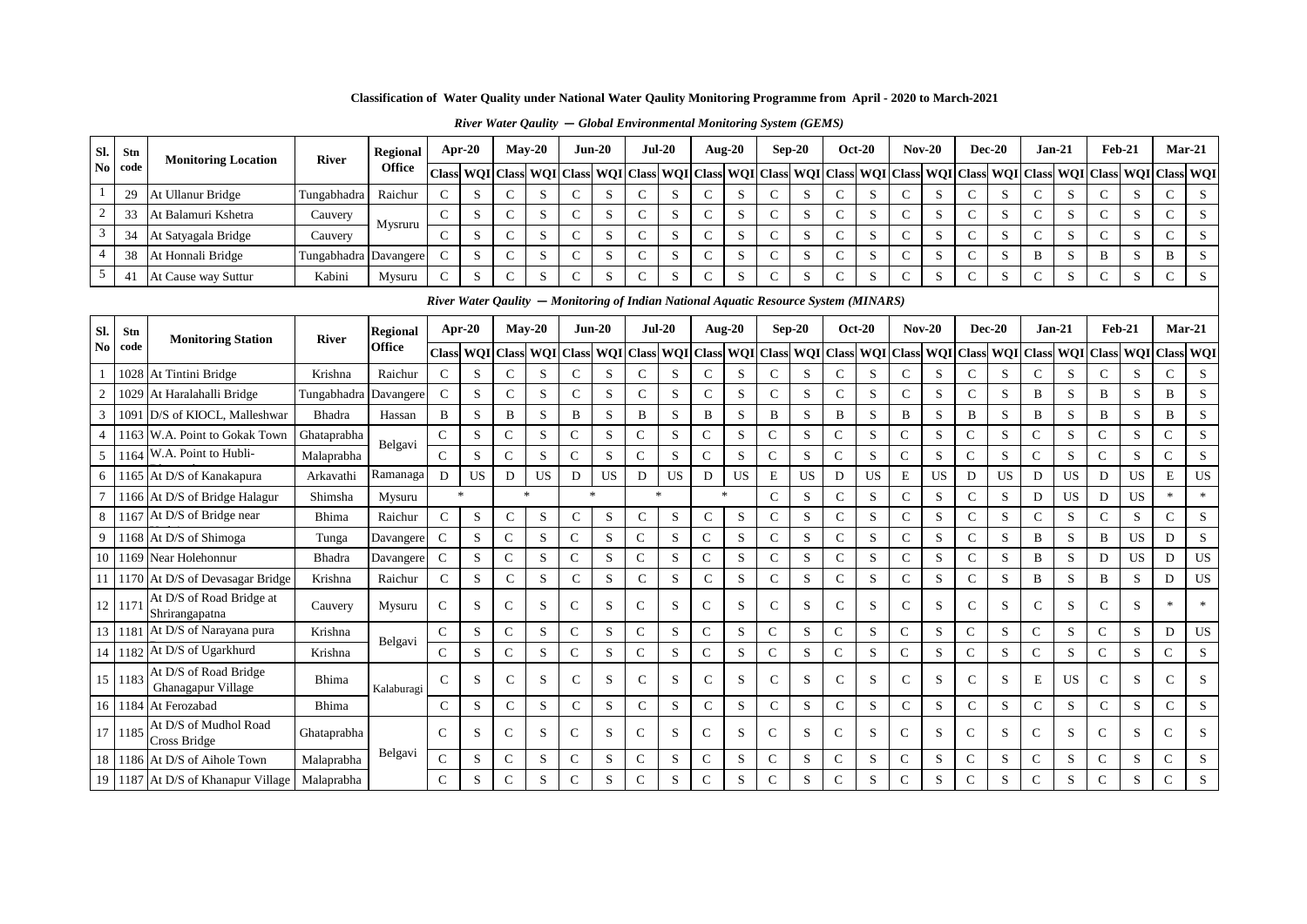| Sl.           | Stn  | <b>Monitoring Station</b>                                                      | <b>River</b>       | <b>Regional</b> | Apr-20         |           |                     | $Mav-20$     |               | $Jun-20$       | $Jul-20$      |           |                     | <b>Aug-20</b> |              | $Sep-20$       |               | <b>Oct-20</b>       |               | $Nov-20$     |               | $Dec-20$            | $Jan-21$      |              |               | <b>Feb-21</b> |                | $Mar-21$       |
|---------------|------|--------------------------------------------------------------------------------|--------------------|-----------------|----------------|-----------|---------------------|--------------|---------------|----------------|---------------|-----------|---------------------|---------------|--------------|----------------|---------------|---------------------|---------------|--------------|---------------|---------------------|---------------|--------------|---------------|---------------|----------------|----------------|
| $\mathbf{No}$ | code |                                                                                |                    | <b>Office</b>   |                |           | Class WQI Class WQI |              | <b>Class</b>  | WQI            | <b>Class</b>  |           | WQI Class WQI Class |               |              |                |               | WQI Class WQI Class |               | WQI          |               | Class WQI Class WQI |               |              | <b>Class</b>  | WQI           | Class WQI      |                |
| 20            |      | 1195 At Kushalnagar                                                            | Cauvery            |                 | B              | S         | B                   | S            | $\bf{B}$      | S              | $\mathbf B$   | S         | $\, {\bf B}$        | S             | $\mathbf B$  | S              | $\, {\bf B}$  | S                   | B             | S            | $\, {\bf B}$  | S                   | $\mathbf B$   | S            | B             | S             | $\, {\bf B}$   | S              |
| 21            |      | 1196 D/S of Hunsur Town                                                        | Lakshman<br>Tirtha | Mysuru          |                | $\ast$    |                     | $\mathbf{R}$ |               | $\frac{1}{20}$ | $\mathbf C$   | S         | $\mathsf{C}$        | S             | $\mathsf{C}$ | S              | $\mathsf{C}$  | S                   | $\mathcal{C}$ | S            | $\mathsf{C}$  | S                   | D             | <b>US</b>    | $\mathsf{C}$  | S             | $\ast$         | $\ast$         |
| 22            | 119  | At Saragur Village                                                             | Kabini             |                 | $\mathbf{C}$   | S         | $\mathbf C$         | $\mathbf S$  | $\mathsf{C}$  | S              | ${\bf C}$     | S         | ${\bf C}$           | S             | $\mathbf C$  | S              | $\mathsf{C}$  | S                   | $\mathbf{C}$  | S            | $\mathbf C$   | S                   | $\mathcal{C}$ | S            | $\mathsf C$   | S             | $\mathsf{C}$   | $\mathbf S$    |
| 23            | 1198 | at Napoklu Bridge                                                              | Cauvery            |                 | $\bf{B}$       | S         | B                   | S            | $\bf{B}$      | S              | $\mathbf B$   | ${\bf S}$ | $\, {\bf B}$        | S             | $\, {\bf B}$ | S              | $\, {\bf B}$  | S                   | $\, {\bf B}$  | S            | $\, {\bf B}$  | S                   | $\, {\bf B}$  | S            | B             | S             | $\, {\bf B}$   | ${\bf S}$      |
| 24            | 1199 | At D/S of Holenarasipura                                                       | Hemavathi          | Hassan          | $\mathcal{C}$  | S         | $\mathsf{C}$        | S            | $\mathbf C$   | S              | $\mathbf C$   | S         | $\mathcal{C}$       | S.            | $\mathsf{C}$ | S              | $\mathcal{C}$ | S                   | $\mathbf{C}$  | S.           | $\mathcal{C}$ | S                   | $\mathbf C$   | S            | $\mathsf{C}$  | S             | $\mathsf{C}$   | S              |
| 25            | 1200 | Near Yedivur on NH-47                                                          | Shimsha            | Tumakuru        | D              | <b>US</b> | D                   | <b>US</b>    | $\mathsf{C}$  | S              | $\mathcal{C}$ | S         | $\mathcal{C}$       | S             | D            | <b>US</b>      | D             | <b>US</b>           | D             | <b>US</b>    | D             | US                  | D             | <b>US</b>    | D             | <b>US</b>     | D              | US             |
| 26            | 1386 | D/S of Karekura Village                                                        | Cauvery            | Mysuru          | $\mathcal{C}$  | S         | $\mathbf C$         | S            | $\mathbf C$   | S              | $\mathsf{C}$  | S         | $\mathbf C$         | S             | $\mathbf C$  | S              | $\mathsf{C}$  | S                   | $\mathbf C$   | S            | $\mathsf{C}$  | S                   | $\mathcal{C}$ | S            | $\mathsf{C}$  | S             | $\mathsf{C}$   | ${\bf S}$      |
| 27            | 1387 | D/S of Bhadravathi City                                                        | Bhadra             | Davangere       | $\mathsf{C}$   | S         | $\mathbf C$         | $\mathbf S$  | $\mathsf{C}$  | S              | $\mathbf D$   | US        | $\mathbf D$         | <b>US</b>     | $\mathbf C$  | S              | $\mathbf C$   | S                   | $\mathbf C$   | ${\bf S}$    | $\mathbf C$   | S                   | $\, {\bf B}$  | $\mathbf S$  | ${\bf D}$     | <b>US</b>     | $\mathbf D$    | US             |
| 28            | 1444 | At D/S of West Coast Paper<br>Mills                                            | Kali               | Dharwad         | $\mathcal{C}$  | S         | $\mathcal{C}$       | S            | $\mathcal{C}$ | S              | $\mathcal{C}$ | S         | $\mathcal{C}$       | S             | $\mathsf{C}$ | S              | $\mathcal{C}$ | S                   | $\mathsf{C}$  | S            | $\mathsf{C}$  | S                   | $\mathcal{C}$ | S            | $\mathcal{C}$ | S             | $\mathcal{C}$  | S              |
| 29            | 144' | Kabini, W.A. Point at<br>KIADB, Nanjangud                                      | Kabini             | Mysuru          | $\overline{C}$ | S         | $\mathcal{C}$       | S            | $\mathsf{C}$  | S              | $\mathsf{C}$  | S         | $\mathbf C$         | S             | $\mathsf{C}$ | S              | $\mathbf C$   | S                   | $\mathsf{C}$  | S            | ${\bf C}$     | S                   | $\mathcal{C}$ | S            | $\mathbf C$   | S             | $\mathbf C$    | S              |
| 30            | 1446 | Hebbala Valley near<br>Mandya                                                  | Hebbala            |                 |                | $\ast$    | $\ast$              |              | E             | <b>US</b>      | E             | <b>US</b> | E                   | <b>US</b>     | $\mathbf E$  | <b>US</b>      | D             | <b>US</b>           | D             | <b>US</b>    | D             | <b>US</b>           | D             | <b>US</b>    | D             | <b>US</b>     | D              | <b>US</b>      |
| 31            |      | Bhima River Confluence of<br>1888 Jewagri Town Sewage<br><b>Disposal Point</b> | Bhima              | Kalaburagi      | $\mathsf{C}$   | S         | $\mathsf{C}$        | S            | $\mathsf{C}$  | S              | $\mathcal{C}$ | S         | $\mathbf C$         | S             | $\mathsf{C}$ | S              | $\mathsf{C}$  | S                   | $\mathsf{C}$  | S            | $\mathbf C$   | S                   | $\mathcal{C}$ | S            | $\mathsf{C}$  | S             | $\mathsf{C}$   | S              |
| 32            | 1889 | Ankali Bridge Along<br>Chikkodi Kagwad Road                                    | Krishna            | Belgavi         | $\mathsf{C}$   | S         | $\mathcal{C}$       | S            | $\mathbf C$   | S              | $\mathsf{C}$  | S         | $\mathbf C$         | S             | $\mathbf C$  | S              | $\mathsf{C}$  | S                   | $\mathbf C$   | S            | $\mathsf{C}$  | S                   | $\mathcal{C}$ | S            | $\mathbf C$   | S             | $\mathsf{C}$   | S              |
| 33            | 189  | Karanja river near<br>byalahalli village                                       | Karanja river      | Bidar           |                | $\ast$    | $\mathbf{k}$        |              | $\mathsf{C}$  | S              | $\mathsf{C}$  | S         | $\mathbf C$         | S             |              | $\mathbf{g}_i$ |               | $\mathbf{x}$        |               | $\mathbf{x}$ |               | s.                  |               | $\mathbf{R}$ |               | $\mathbf{R}$  |                | $\mathbf{g}_i$ |
| 34            |      | Netravathi U/S of Dharma<br>1892 Stala at Water Supply<br>Intake point         | Netravathi         | Mangaluru       | B              | S         | B                   | S            | B             | S              | A             | S         | A                   | S             | ${\bf C}$    | S              | $\mathsf{C}$  | S                   | $\mathsf{C}$  | S            | B             | S                   | B             | S            | B             | S             | B              | S              |
| 35            |      | Yagachi River Near<br>1893 Pumping<br><b>Stations Hassan City</b>              | Yagachi            | Hassan          | $\mathsf{C}$   | S         | $\mathsf{C}$        | S            | $\mathsf{C}$  | S              | $\mathcal{C}$ | S         | $\mathbf C$         | S             | $\mathsf{C}$ | S              | $\mathsf{C}$  | S                   | $\mathsf{C}$  | S            | $\mathsf{C}$  | S                   | $\mathcal{C}$ | S            | $\mathbf C$   | S             | $\mathsf{C}$   | S              |
| 36            |      | U/S Uppinagady Town<br>1894 Before Confluence with<br>river Nethravathi        | Kumara<br>Dhara    | Mangaluru       | B              | S         | B                   | S            | B             | S              | A             | S         | A                   | S             | $\mathsf{C}$ | S              | $\mathcal{C}$ | S                   | $\mathsf{C}$  | S            | $\mathsf{C}$  | S                   | B             | S            | B             | S             | $\overline{B}$ | S              |
| 37            | 1895 | Kagina D/S of Sewage<br>disposal point                                         | Kagina             | Kalaburagi      | $\mathsf{C}$   | S         | $\mathcal{C}$       | S            | $\mathsf{C}$  | S              | $\mathcal{C}$ | S         | $\mathsf{C}$        | S             | $\mathsf{C}$ | S              | $\mathsf{C}$  | S                   | $\mathbf C$   | S            | $\mathbf C$   | S                   | $\mathcal{C}$ | S            | $\mathbf C$   | S             | $\mathsf{C}$   | S              |
| 38            | 1896 | Confluence point of Tunga<br>and Bhadra at Kudli                               | Tunga-<br>Bhadra   | Davangere       | ${\bf C}$      | S         | $\mathbf C$         | S            | ${\bf C}$     | S              | $\mathsf{C}$  | S         | $\mathbf C$         | S             | $\mathsf{C}$ | S              | $\mathbf C$   | S                   | $\mathsf{C}$  | S            | $\mathbf C$   | S                   | B             | S            | B             | S             | B              | S              |

**Classification of Water Quality under National Water Qaulity Monitoring Programme from April - 2020 to March-2021**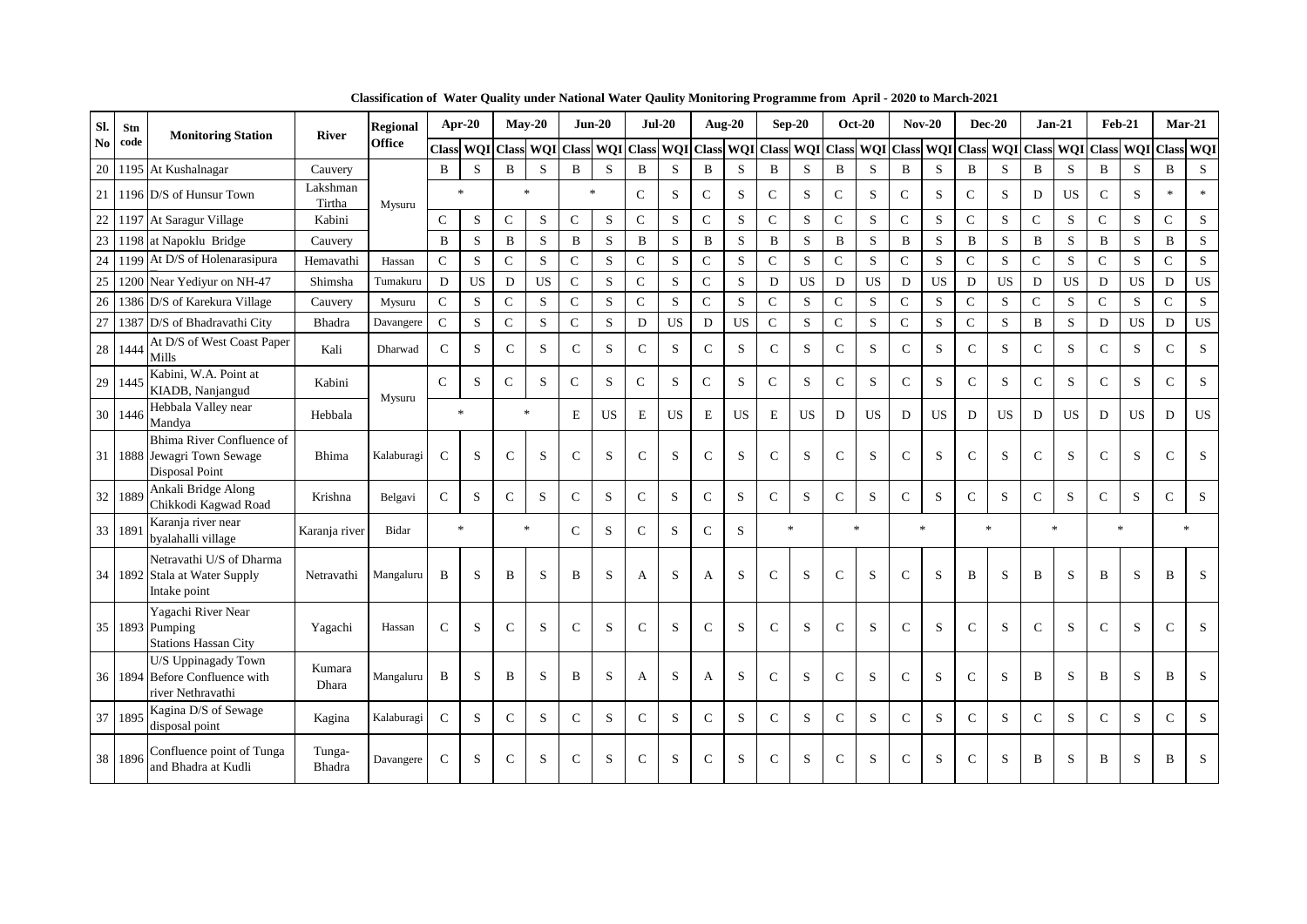**Classification of Water Quality under National Water Qaulity Monitoring Programme from April - 2020 to March-2021**

| SI. | Stn     | <b>Monitoring Station</b>                                          | <b>River</b>       | Regional      |               | Apr-20       |                  | $Mav-20$       | $Jun-20$      |            | $Jul-20$      |   | Aug- $20$        |           | $Sep-20$         |                  | $Oct-20$      |            | $Nov-20$      |             | $Dec-20$      |             | $Jan-21$      |                  | <b>Feb-21</b> |            | $Mar-21$      |            |
|-----|---------|--------------------------------------------------------------------|--------------------|---------------|---------------|--------------|------------------|----------------|---------------|------------|---------------|---|------------------|-----------|------------------|------------------|---------------|------------|---------------|-------------|---------------|-------------|---------------|------------------|---------------|------------|---------------|------------|
| No. | code    |                                                                    |                    | <b>Office</b> | <b>Class</b>  | <b>WOI</b>   | <b>Class WOI</b> |                | <b>Class</b>  | <b>WQI</b> | <b>Class</b>  |   | <b>WOI</b> Class |           | <b>WQI</b> Class | <b>WQI</b> Class |               | <b>WOI</b> | <b>Class</b>  | WQI         | <b>Class</b>  | <b>WQI</b>  | <b>Class</b>  | <b>WQI</b> Class |               | <b>WQI</b> | <b>Class</b>  | <b>WQI</b> |
| 39  | 2763    | Asangi Village                                                     | Asangi nalla       | Belgavi       | $\mathcal{C}$ | S            | $\mathcal{C}$    | S              | $\mathsf{C}$  | S          | $\mathsf{C}$  | S | $\mathbf C$      | S         | $\mathsf{C}$     | S                | $\mathsf{C}$  | S          | $\mathsf{C}$  | S           | $\mathbf C$   | S           | $\mathsf{C}$  | S                | $\mathsf{C}$  | S          | $\mathsf{C}$  | S          |
|     | 40 2764 | At Badami Bridge                                                   | Malaprabha         |               | $\mathcal{C}$ | S            | $\mathsf{C}$     | S              | $\mathsf{C}$  | S          | $\mathsf{C}$  | S | $\mathbf C$      | S         | $\mathsf{C}$     | S                | $\mathbf C$   | S          | $\mathsf{C}$  | S           | $\mathsf{C}$  | S           | $\mathsf{C}$  | S                | $\mathsf{C}$  | S          | C             | S          |
| 41  | 2765    | U/S of MPM                                                         | Bhadra             |               | $\mathsf{C}$  | S            | C                | S              | $\mathcal{C}$ | S          | $\mathcal{C}$ | S | $\mathbf C$      | S.        | $\mathcal{C}$    | S                | $\mathcal{C}$ | S          | $\mathsf{C}$  | S           | $\mathcal{C}$ | S           | B             | S                | B             | S          | B             | S          |
|     |         | 42 2766 At New Bridge                                              | Tungabhadra        |               | $\mathcal{C}$ | S            | $\mathsf{C}$     | S.             | $\mathsf{C}$  | S          | $\mathsf{C}$  | S | $\mathbf C$      | S.        | $\mathsf{C}$     | S                | $\mathsf{C}$  | S          | $\mathbf C$   | S           | $\mathsf{C}$  | S           | $\mathbf B$   | S                | B             | S          | $\bf{B}$      | S          |
| 43  |         | 2767 U/S of HPF Old Bridge                                         | Tungabhadra        |               | $\mathsf{C}$  | S            | $\mathsf{C}$     | S              | $\mathsf{C}$  | S          | $\mathsf{C}$  | S | $\mathcal{C}$    | S         | $\overline{C}$   | S                | $\mathsf{C}$  | S          | $\mathsf{C}$  | S           | $\mathsf{C}$  | S           | B             | S                | B             | S          | B             | S          |
| 44  |         | $2768$ D/S of HPF                                                  | Tungabhadra        | Davangere     | $\mathsf{C}$  | S            | $\mathcal{C}$    | S              | $\mathsf{C}$  | S          | $\mathsf{C}$  | S | $\mathbf C$      | ${\bf S}$ | $\overline{C}$   | S                | $\mathsf{C}$  | S          | $\mathbf C$   | ${\bf S}$   | $\mathsf{C}$  | S           | D             | <b>US</b>        | D             | <b>US</b>  | D             | US         |
|     |         | 45   2769   At Jack Well Point                                     | Tungabhadra        |               | $\mathsf{C}$  | S            | $\mathbf C$      | S              | $\mathsf{C}$  | S          | $\mathsf{C}$  | S | $\mathbf C$      | ${\bf S}$ | $\mathsf{C}$     | S                | $\mathsf{C}$  | S          | $\mathbf C$   | $\mathbf S$ | $\mathsf{C}$  | S           | B             | S                | D             | <b>US</b>  | D             | US         |
|     | 46 2770 | At Harihar Water Supply<br>Intake                                  | Tungabhadra        |               | $\mathsf{C}$  | S            | $\mathsf{C}$     | S              | $\mathbf C$   | S          | $\mathsf{C}$  | S | $\mathsf{C}$     | S.        | $\mathsf{C}$     | S                | $\mathsf{C}$  | S          | D             | <b>US</b>   | D             | <b>US</b>   | D             | <b>US</b>        | D             | <b>US</b>  | D             | US         |
|     | 47 2771 | U/S of KIOCL                                                       | Bhadra             | Hassan        | $\, {\bf B}$  | S            | $\bf{B}$         | ${\bf S}$      | B             | S          | B             | S | B                | S         | B                | S                | $\bf{B}$      | S          | B             | S           | $\bf{B}$      | S           | $\mathbf B$   | S                | B             | S          | $\bf{B}$      | S          |
|     |         | 48 2772 D/S of Kattemalavadi                                       | Lakshman<br>Tirtha | Mysuru        |               | $\mathbf{x}$ |                  | $\frac{1}{26}$ | 宋             |            | $\mathsf{C}$  | S | $\mathsf{C}$     | S         | $\mathbf C$      | S                | $\mathcal{C}$ | S          | $\mathbf C$   | S           | D             | <b>US</b>   | D             | <b>US</b>        | D             | <b>US</b>  | $\frac{1}{2}$ |            |
|     |         | 49   2773   At Bannur Bridge                                       | Cauvery            |               | $\mathcal{C}$ | S            | $\mathsf{C}$     | ${\bf S}$      | $\mathsf{C}$  | S          | $\mathbf C$   | S | ${\bf C}$        | ${\bf S}$ | $\mathsf{C}$     | S                | $\mathsf{C}$  | S          | $\mathbf C$   | ${\bf S}$   | ${\bf C}$     | $\mathbf S$ | $\mathsf{C}$  | S                | ${\bf C}$     | S          | $\mathsf{C}$  | ${\bf S}$  |
|     | 50 2774 | At Ranganathittu                                                   | Cauvery            |               | $\mathsf{C}$  | S            | $\mathbf C$      | S              | $\mathsf{C}$  | S          | $\mathbf C$   | S | $\mathbf C$      | S         | $\mathsf{C}$     | S                | $\mathsf{C}$  | S          | $\mathbf C$   | S           | $\mathsf{C}$  | S           | $\mathsf{C}$  | S                | $\mathbf C$   | S          | C             | S          |
| 51  | 2775    | At Bathing Ghat,<br>Nanjanagud                                     | Kabini             | Mysuru        | C             | S            | $\mathcal{C}$    | S              | $\mathcal{C}$ | S          | $\mathsf{C}$  | S | $\mathsf{C}$     | S         | $\mathsf{C}$     | S                | $\mathcal{C}$ | S          | $\mathsf{C}$  | S           | $\mathcal{C}$ | S           | $\mathcal{C}$ | S                | $\mathsf{C}$  | S          | $\mathsf{C}$  | S          |
|     | 52 2776 | D/S of Gangawathi                                                  | Tungabhadra        | Raichur       | $\mathsf{C}$  | S            | $\mathcal{C}$    | S              | $\mathsf{C}$  | S          | $\mathsf{C}$  | S | $\mathbf C$      | S         | $\mathcal{C}$    | S                | $\mathbf C$   | S          | $\mathbf C$   | S           | $\mathbf C$   | S           | $\mathcal{C}$ | S                | $\mathbf C$   | S          | C             | S          |
|     | 53 2777 | At Shahabad Bridge                                                 | Kagina             |               | $\mathsf{C}$  | S            | C                | S              | $\mathcal{C}$ | S          | $\mathsf{C}$  | S | $\mathsf{C}$     | S         | $\mathsf{C}$     | S                | $\mathsf{C}$  | S          | $\mathbf C$   | S           | $\mathsf{C}$  | S           | $\mathsf{C}$  | S                | $\mathbf C$   | S          | C             | S          |
|     | 54 4499 | Benniothora dam<br>Kurkota village,                                |                    | Kalaburagi    | $\mathsf{C}$  | S            | C                | S              | $\mathsf{C}$  | S          | $\mathsf{C}$  | S | $\mathsf{C}$     | S         | $\mathsf{C}$     | S                | $\mathcal{C}$ | S          | $\mathsf{C}$  | S           | $\mathsf{C}$  | S           | $\mathsf{C}$  | S                | $\mathsf{C}$  | S          | C             | S          |
|     |         | Kagina river at D/S of<br>55 4500 bridge cum barrage,<br>Sadem Tq. |                    |               | C             | S            | C                | S              | $\mathcal{C}$ | S          | $\mathsf{C}$  | S | $\mathsf{C}$     | S         | $\mathsf{C}$     | S                | $\mathcal{C}$ | S          | $\mathcal{C}$ | S           | $\mathcal{C}$ | S           | $\mathcal{C}$ | S                | $\mathbf C$   | S          | $\mathsf{C}$  | S          |
|     |         | 56 2780 U/S of WCPM, Dandeli                                       | Kali               | Dharwad       | $\mathcal{C}$ | S            | C                | S              | $\mathsf{C}$  | S          | $\mathsf{C}$  | S | $\mathsf{C}$     | S         | $\mathsf{C}$     | S                | $\mathsf{C}$  | S          | $\mathbf C$   | S           | $\mathsf{C}$  | S           | $\mathcal{C}$ | S                | $\mathbf C$   | S          | $\mathsf{C}$  | S          |
|     |         | 57 2781 D/S of Alamatti Dam                                        | Krishna            | Belgavi       | $\mathsf{C}$  | S            | $\mathsf{C}$     | S              | $\mathsf{C}$  | S          | $\mathsf{C}$  | S | $\mathbf C$      | S         | $\mathsf{C}$     | S                | $\mathsf{C}$  | S          | $\mathsf{C}$  | S           | $\mathsf{C}$  | S           | $\mathcal{C}$ | S                | $\mathbf C$   | S          | C             | S          |
|     | 58 3558 | Dodesugur bridge gaugung<br>Station                                | Tungabhadra        | Raichur       | C             | S            | $\mathbf C$      | S              | $\mathsf{C}$  | S          | $\mathsf{C}$  | S | $\mathsf{C}$     | S         | $\mathsf{C}$     | S                | $\mathsf{C}$  | S          | $\mathbf C$   | S           | $\mathsf{C}$  | S           | $\mathcal{C}$ | S                | $\mathbf C$   | S          | $\mathsf{C}$  | S          |
|     | 59 3562 | Thumbe water supply<br>station to Mangalore city                   | Nethravathi        | Mangaluru     | B             | S            | B                | S              | B             | S          | A             | S | A                | S         | $\mathsf{C}$     | S                | $\mathcal{C}$ | S          | $\mathbf C$   | S           | $\mathsf{C}$  | S           | B             | S                | B             | S          | B             | S          |
|     |         | 60 3563 U/s of Uppinangady town                                    | Nethravathi        |               | $\mathsf{C}$  | S            | C                | S              | B             | S          | B             | S | B                | S         | B                | S                | ${\bf C}$     | S          | $\mathbf C$   | S           | $\mathsf{C}$  | S           | B             | S                | B             | S          | B             | S          |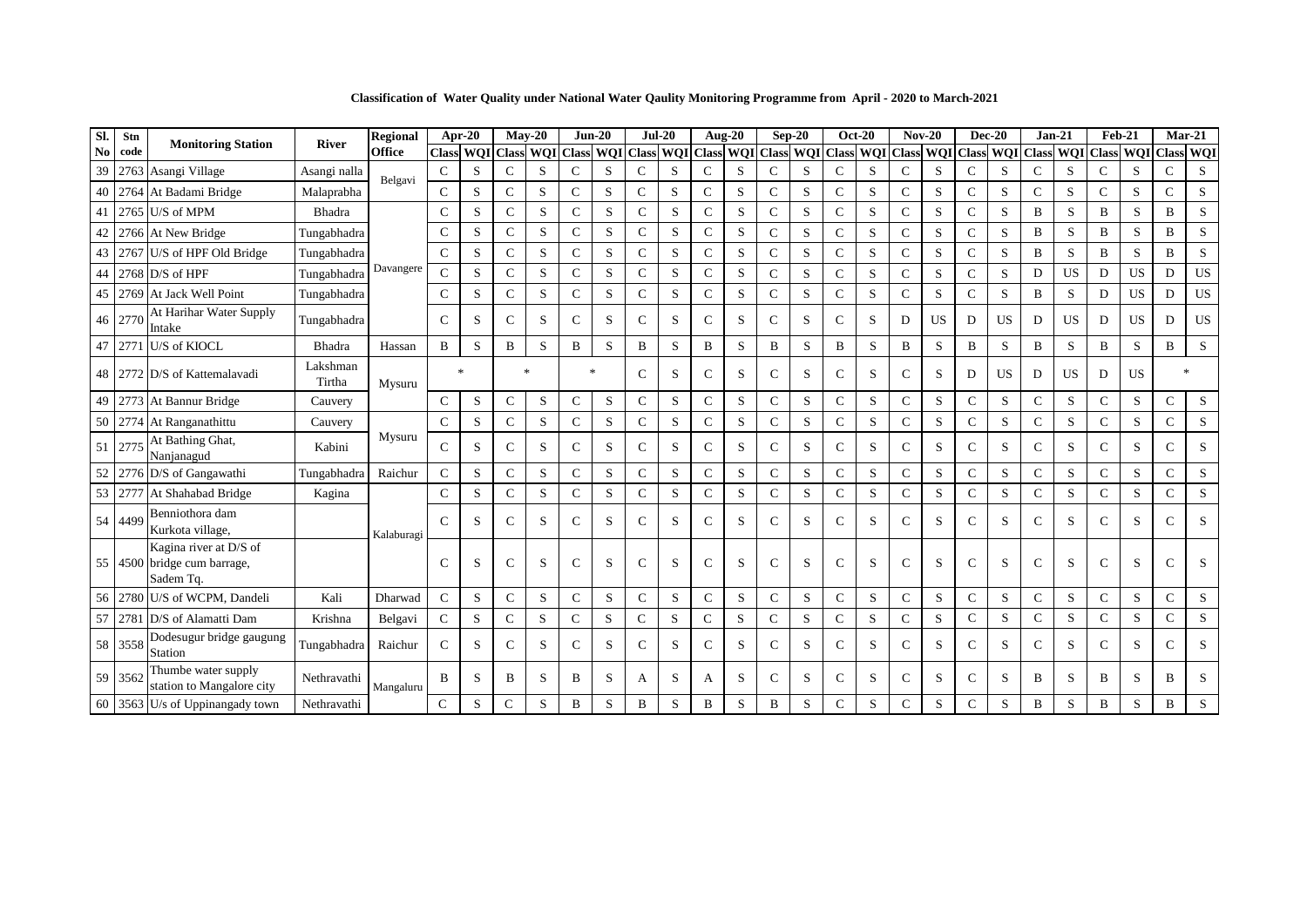| Sl. | Stn     |                                                                                |                     | <b>Regional</b> |               | Apr-20               |               | $Mav-20$ |               | $Jun-20$                          | $Jul-20$            |   |               | Aug-20       |              | $Sep-20$  |               | <b>Oct-20</b> | $Nov-20$             |   |               | <b>Dec-20</b> |                  | $Jan-21$  | <b>Feb-21</b> |               | $Mar-21$      |                                   |
|-----|---------|--------------------------------------------------------------------------------|---------------------|-----------------|---------------|----------------------|---------------|----------|---------------|-----------------------------------|---------------------|---|---------------|--------------|--------------|-----------|---------------|---------------|----------------------|---|---------------|---------------|------------------|-----------|---------------|---------------|---------------|-----------------------------------|
| No  | code    | <b>Monitoring Station</b>                                                      | <b>River</b>        | <b>Office</b>   | <b>Class</b>  | <b>WQI</b> Class WQI |               |          | <b>Class</b>  | <b>WOI</b>                        | Class WQI Class WQI |   |               |              | <b>Class</b> | WQI       | <b>Class</b>  |               | <b>WOI</b> Class WOI |   | <b>Class</b>  |               | <b>WQI</b> Class |           |               | WQI Class WQI | <b>Class</b>  | <b>WQI</b>                        |
| 61  |         | 3566 KRS Dam Mandya                                                            | Cauvery             |                 | $\mathcal{C}$ | S                    | C             | S        | $\mathsf{C}$  | S                                 | $\mathsf{C}$        | S | $\mathsf{C}$  | S            | $\mathbf C$  | S         | $\mathbf C$   | S             | $\mathcal{C}$        | S | $\mathbf C$   | S             | $\mathsf{C}$     | S         | $\mathbf C$   | S             | $\mathsf{C}$  | S                                 |
| 62  | 3567    | D/s Shimsha near Madduar                                                       | Shimsha             |                 |               | $\ast$               | $\ast$        |          |               | $\frac{d\mathbf{x}}{d\mathbf{x}}$ | $\ast$              |   |               | $\ast$       | $\mathbf C$  | S         | $\mathbf C$   | S             | $\mathbf{C}$         | S | $\mathbf C$   | S             | $\mathbf C$      | S         | $\mathbf C$   | S.            |               | $\frac{d\mathbf{x}}{d\mathbf{x}}$ |
|     | 63 3568 | Water supply intakepoint to<br>Srirangapatna town                              | Cauvery             |                 | $\mathsf{C}$  | S                    | $\mathbf C$   | S        | $\mathsf{C}$  | S                                 | $\mathsf{C}$        | S | $\mathcal{C}$ | S            | $\mathbf C$  | S         | $\mathbf C$   | S             | $\mathcal{C}$        | S | $\mathbf C$   | S             | $\mathsf{C}$     | S         | $\mathbf C$   | S             | $\mathsf{C}$  | S                                 |
|     | 64 3569 | Water supply intake point to<br>Mandya town                                    | Cauvery             |                 | $\mathcal{C}$ | S                    | $\mathbf C$   | S        | $\mathbf C$   | S                                 | $\mathbf C$         | S | $\mathcal{C}$ | S            | $\mathbf C$  | S         | $\mathbf C$   | S             | $\mathbf{C}$         | S | $\mathsf{C}$  | ${\bf S}$     | $\mathcal{C}$    | S         | $\mathbf{C}$  | S             | $\mathcal{C}$ | S                                 |
|     |         | 65 3570 D/s of KR Nagar bridge                                                 | Cauvery             |                 | $\mathcal{C}$ | S                    | $\mathcal{C}$ | S        | $\mathbf C$   | S                                 | $\mathbf C$         | S | $\mathsf{C}$  | S            | $\mathbf C$  | S         | $\mathcal{C}$ | S             | $\mathcal{C}$        | S | $\mathsf{C}$  | S             | $\mathcal{C}$    | S         | $\mathbf C$   | S             | $\mathsf{C}$  | S                                 |
|     |         | 66 3571 U/s of KR Nagar                                                        | Cauvery             |                 | $\mathcal{C}$ | S                    | $\mathcal{C}$ | S        | $\mathbf{C}$  | S                                 | $\mathcal{C}$       | S | $\mathsf{C}$  | S            | $\mathsf{C}$ | S         | $\mathcal{C}$ | S             | $\mathsf{C}$         | S | $\mathsf{C}$  | S             | $\mathcal{C}$    | S         | $\mathcal{C}$ | S.            | $\mathsf{C}$  | S                                 |
|     | 67 357  | Water supply intake point to<br>Hunsur town                                    | Lakshman<br>Thirtha |                 |               | $\ast$               | $\ast$        |          | $\frac{1}{2}$ |                                   | $\ast$              |   |               | $\mathbf{R}$ | $\mathsf{C}$ | S         | $\mathcal{C}$ | S             | $\mathsf{C}$         | S | $\mathsf{C}$  | S             | D                | <b>US</b> | D             | <b>US</b>     | D             | <b>US</b>                         |
|     |         | 68 3573 D/s of Kushalanagar town                                               | Cauvery             |                 | B             | S                    | $\mathbf B$   | S        | $\, {\bf B}$  | S                                 | $\, {\bf B}$        | S | $\mathbf C$   | S            | B            | S         | $\mathbf B$   | S             | $\, {\bf B}$         | S | B             | S             | $\mathbf B$      | S         | B             | S.            | B             | S                                 |
|     | 69 3574 | Water supply intake point to<br>Madikeri town (Kootehole)                      | Cauvery             |                 | B             | S                    | B             | S        | B             | S                                 | B                   | S | B             | S            | B            | S         | B             | <sub>S</sub>  | B                    | S | B             | S             | B                | S         | B             | S             | B             | S                                 |
|     |         | U/s Intake point to<br>70 3575 Nanjanagud & Gundlupet<br>at Debur              | Kabini              | Mysuru          | $\mathsf{C}$  | S                    | $\mathcal{C}$ | S        | $\mathcal{C}$ | S                                 | $\mathcal{C}$       | S | $\mathsf{C}$  | S            | $\mathsf{C}$ | S         | $\mathcal{C}$ | S             | $\mathcal{C}$        | S | $\mathsf{C}$  | S             | $\mathcal{C}$    | S         | $\mathcal{C}$ | S             | $\mathcal{C}$ | S                                 |
|     | 71 357  | Water supply intake point to<br>Mysore pump house                              | Cauvery             |                 | $\mathsf{C}$  | S                    | $\mathsf{C}$  | S        | $\mathsf{C}$  | S                                 | $\mathcal{C}$       | S | $\mathbf C$   | S            | $\mathsf{C}$ | S         | $\mathsf{C}$  | S             | $\mathsf{C}$         | S | $\mathsf{C}$  | S             | $\mathsf{C}$     | S         | $\mathsf{C}$  | S             | $\mathcal{C}$ | S                                 |
|     | 72 3577 | Water supply intake point to<br>T. Narasipura                                  | Kabini              |                 | $\mathcal{C}$ | S                    | $\mathbf C$   | S        | $\mathsf{C}$  | S                                 | $\mathcal{C}$       | S | $\mathsf{C}$  | S            | $\mathsf{C}$ | S         | $\mathbf C$   | S             | $\mathbf C$          | S | $\mathsf{C}$  | S             | $\mathsf{C}$     | S         | $\mathsf{C}$  | S             | $\mathsf{C}$  | S                                 |
|     |         | D/s of Cauvery Maddur<br>73 3578 water supply treatment plant<br>at @ Bachalli | Cauvery             |                 | $\mathcal{C}$ | S                    | C             | S        | $\mathcal{C}$ | S                                 | $\mathsf{C}$        | S | $\mathcal{C}$ | S            | $\mathsf{C}$ | S         | $\mathcal{C}$ | S             | $\mathsf{C}$         | S | $\mathcal{C}$ | S             | $\mathcal{C}$    | S         | $\mathcal{C}$ | S             | $\mathcal{C}$ | S                                 |
|     | 74 3579 | Water supply intake point at<br>Kollegala, Dasanapura                          | Cauvery             |                 | $\mathcal{C}$ | S                    | $\mathcal{C}$ | S        | $\mathsf{C}$  | S                                 | $\mathcal{C}$       | S | $\mathcal{C}$ | S            | $\mathsf{C}$ | S         | $\mathsf{C}$  | S             | $\mathcal{C}$        | S | $\mathsf{C}$  | S             | $\mathcal{C}$    | S         | $\mathsf{C}$  | S             | $\mathcal{C}$ | S                                 |
|     | 75 3580 | Water supply intake point<br>to Malavalli                                      | Cauvery             |                 | $\mathcal{C}$ | S                    | C             | S        | $\mathsf{C}$  | S                                 | $\mathcal{C}$       | S | $\mathsf{C}$  | S            | $\mathsf{C}$ | S         | $\mathcal{C}$ | S             | $\mathsf{C}$         | S | $\mathsf{C}$  | S             | $\mathcal{C}$    | S         | $\mathsf{C}$  | S             | $\mathcal{C}$ | S                                 |
|     | 76 3581 | Water supply intake point at<br>Torekadanahalli                                | Cauvery             |                 | $\mathsf{C}$  | S                    | $\mathbf C$   | S        | ${\bf C}$     | ${\bf S}$                         | $\mathbf C$         | S | $\mathsf{C}$  | S            | $\mathsf{C}$ | ${\bf S}$ | $\mathsf{C}$  | S             | $\mathbf C$          | S | $\mathsf{C}$  | S             | $\mathsf{C}$     | S         | $\mathsf{C}$  | S             | $\mathsf{C}$  | ${\bf S}$                         |
| 77  |         | 4087 NR Bridge, Ankola                                                         | Gangavali           |                 | $\mathsf{C}$  | S                    | $\mathsf{C}$  | S        | ${\bf C}$     | S                                 | $\mathbf C$         | S | $\mathsf{C}$  | S            | $\mathbf C$  | S         | $\mathbf C$   | S             | $\mathbf C$          | S | $\mathsf{C}$  | S             | $\mathsf{C}$     | S         | $\mathsf{C}$  | S             | $\mathsf{C}$  | S                                 |
| 78  | 4088    | Aghanashini River                                                              | Aghanashini         |                 | $\mathsf{C}$  | S                    | $\mathbf C$   | S        | $\mathbf C$   | S                                 | $\mathbf C$         | S | $\mathsf{C}$  | S            | $\mathbf C$  | S         | $\mathbf C$   | S             | $\mathbf C$          | S | $\mathsf{C}$  | S             | $\mathcal{C}$    | S         | $\mathsf{C}$  | S             | $\mathbf C$   | $\mathbf S$                       |
| 79  |         | 4089 Hadinabal Bridge                                                          | Gundabai            | Karwar          | $\mathbf C$   | S                    | $\mathsf{C}$  | S        | $\mathsf{C}$  | S                                 | $\mathbf C$         | S | $\mathcal{C}$ | S            | $\mathsf{C}$ | S         | $\mathsf{C}$  | S             | $\mathbf C$          | S | $\mathsf{C}$  | ${\bf S}$     | $\mathbf C$      | S         | $\mathbf C$   | S             | $\mathsf{C}$  | S                                 |
|     |         | 80 4090 NR Bridge, at Honnavara                                                | Sharavathi          |                 | ${\bf C}$     | S                    | $\mathbf C$   | S        | $\mathbf C$   | S                                 | $\mathbf C$         | S | $\mathbf C$   | S            | $\mathbf C$  | S         | $\mathcal{C}$ | S             | $\mathbf C$          | S | $\mathsf{C}$  | S             | $\mathbf C$      | S         | $\mathbf C$   | S             | $\mathsf C$   | S                                 |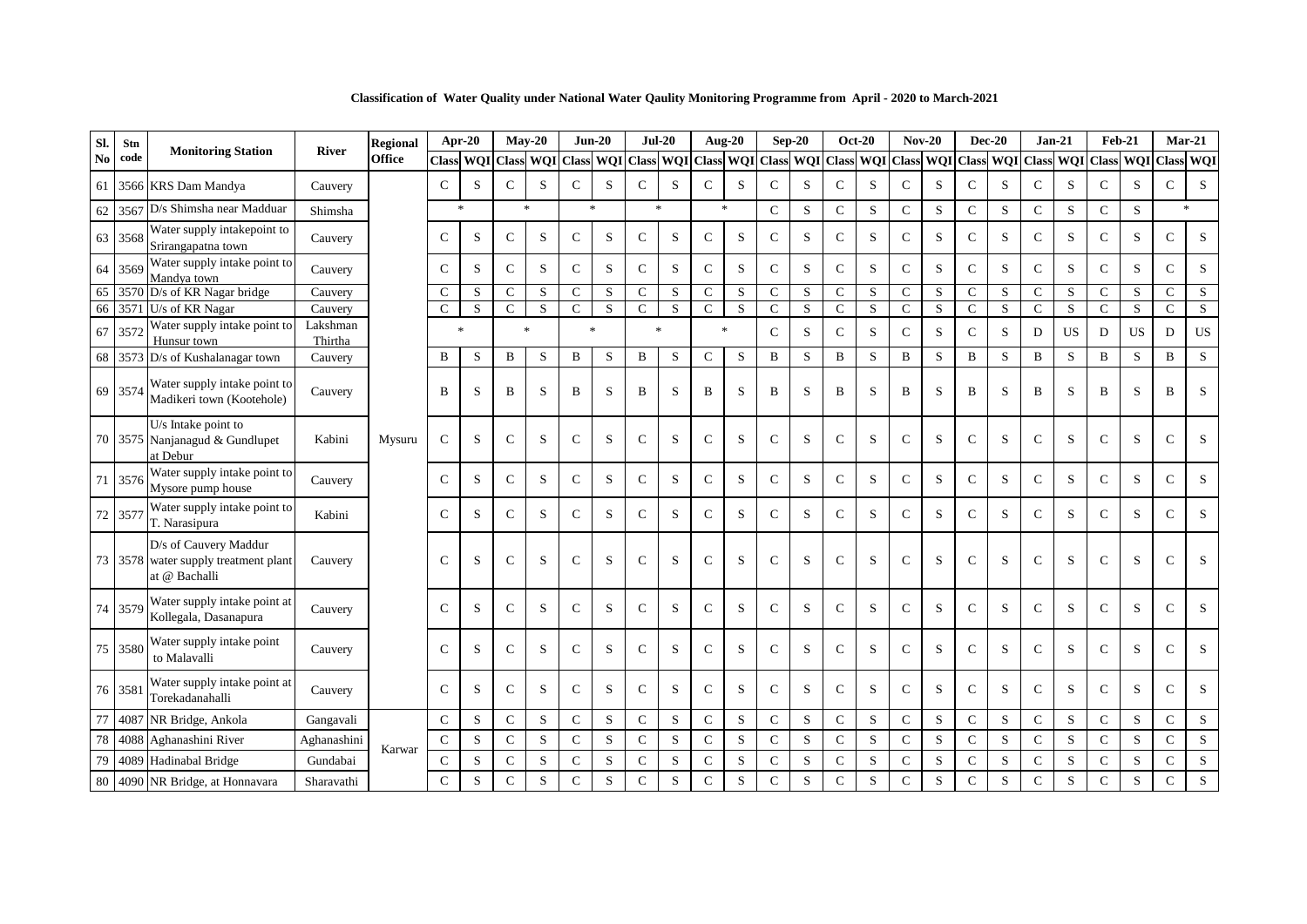| SI. | Stn     | <b>Monitoring Station</b>                                                       | <b>River</b>              | <b>Regional</b> |               | Apr-20     |               | $Mav-20$  |               | $Jun-20$   |               | $Jul-20$   |               | <b>Aug-20</b> |               | $Sep-20$  |               | <b>Oct-20</b> | $Nov-20$      |              |              | $Dec-20$   | $Jan-21$         |           | <b>Feb-21</b> |            | $Mar-21$         |           |
|-----|---------|---------------------------------------------------------------------------------|---------------------------|-----------------|---------------|------------|---------------|-----------|---------------|------------|---------------|------------|---------------|---------------|---------------|-----------|---------------|---------------|---------------|--------------|--------------|------------|------------------|-----------|---------------|------------|------------------|-----------|
| No  | code    |                                                                                 |                           | <b>Office</b>   | <b>Class</b>  | <b>WOI</b> | Class WQI     |           | <b>Class</b>  | <b>WOI</b> | <b>Class</b>  | <b>WOI</b> | <b>Class</b>  | WQI           | <b>Class</b>  | WQI       | <b>Class</b>  | <b>WOI</b>    | <b>Class</b>  | <b>WOI</b>   | <b>Class</b> | <b>WOI</b> | <b>Class WOI</b> |           | <b>Class</b>  | <b>WOI</b> | <b>Class WQI</b> |           |
| 81  | 409     | NR Kadivinakatte Dam                                                            | Venkatpur                 |                 | $\mathsf{C}$  | S          | $\mathbf C$   | S         | $\mathbf C$   | S          | $\mathsf{C}$  | S          | $\mathbf C$   | S             | $\mathsf{C}$  | S         | $\mathbf C$   | S             | $\mathbf C$   | S            | $\mathsf{C}$ | S          | $\mathsf{C}$     | S         | $\mathsf{C}$  | S          | $\mathsf{C}$     | S         |
|     | 82 449  | Aghanashini River<br>Marigadde(Sirsi)                                           |                           | Karwar          | $\mathsf{C}$  | S          | $\mathbf C$   | S         | $\mathsf{C}$  | S          | C             | S          | $\mathbf C$   | S             | $\mathsf{C}$  | S         | $\mathsf{C}$  | S             | $\mathbf C$   | S            | $\mathbf C$  | S          | $\mathcal{C}$    | S         | $\mathsf{C}$  | S          | $\mathcal{C}$    | S         |
| 83  | 4497    | Kengre hole (Sirsi)                                                             | Aghanashini               |                 | $\mathsf{C}$  | S          | $\mathbf C$   | S         | $\mathsf{C}$  | S          | $\mathsf{C}$  | S          | $\mathbf C$   | ${\bf S}$     | $\mathbf C$   | S         | $\mathbf C$   | S             | ${\bf C}$     | S            | $\mathbf C$  | S          | $\mathsf{C}$     | S         | ${\bf C}$     | S          | $\mathsf{C}$     | S         |
| 84  |         | 4498 Sanavalli Dam, Mungod                                                      |                           |                 | $\mathsf{C}$  | S          | $\mathbf C$   | S         | $\mathbf C$   | S          | $\mathsf{C}$  | S          | $\mathbf C$   | S             | $\mathsf{C}$  | S         | $\mathbf C$   | S             | $\mathbf C$   | S            | $\mathbf C$  | S          | $\mathsf{C}$     | S         | $\mathbf C$   | S          | $\mathsf{C}$     | S         |
| 85  |         | Rakkasakoppa Reservoir<br>4098 Rakkasakoppa Vill<br>Belagavi                    | Rakkasakopp<br>Reservor   | Belgavi         | $\mathsf{C}$  | S          | $\mathcal{C}$ | S         | $\mathbf C$   | S          | $\mathsf{C}$  | S          | $\mathsf{C}$  | S             | $\mathsf{C}$  | S         | $\mathsf{C}$  | S             | $\mathsf{C}$  | S            | $\mathsf{C}$ | S          | $\mathbf C$      | S         | $\mathbf C$   | S          | $\mathcal{C}$    | S         |
|     | 86 409  | D/S Barachuki Falls<br>Sathegala                                                | Cauvery                   |                 | $\mathsf{C}$  | S          | $\mathsf{C}$  | S         | $\mathbf C$   | S          | $\mathcal{C}$ | S          | $\mathbf{C}$  | S             | $\mathbf C$   | S         | $\mathsf{C}$  | S             | $\mathsf{C}$  | S            | $\mathsf{C}$ | S          | $\mathsf{C}$     | S         | $\mathsf{C}$  | S          | $\mathcal{C}$    | S         |
|     | 87 4100 | Attigullipura<br>Chamarajanagar                                                 | Suvaranvathi<br>Reservoir | Mysuru          | $\mathcal{C}$ | S          | $\mathbf C$   | S         | $\mathcal{C}$ | S          | $\mathcal{C}$ | S          | $\mathbf{C}$  | S             | $\mathcal{C}$ | S         | $\mathsf{C}$  | S             | $\mathcal{C}$ | S            | B            | S          | B                | S         | $\mathcal{C}$ | S          | $\mathcal{C}$    | S         |
|     | 88 410  | Gundal Kollegala Tq &<br>Chamarajanagar Dist                                    | Gundal<br>Reservoir       |                 | B             | S          | B             | S         | B             | S          | B             | S          | B             | S             | $\mathbf C$   | S         | $\mathsf{C}$  | S             | B             | S            | B            | S          | B                | S         | $\mathsf{C}$  | S          | $\mathcal{C}$    | S         |
|     | 89 410  | D/S of cauvery at<br>Bhagamandala Bridge                                        | Cauvery                   |                 | B             | S          | B             | S         | B             | S          | B             | S          | B             | S             | B             | S         | B             | S             | B             | S            | B            | S          | B                | S         | B             | S          | B                | S         |
|     |         | D/S of Cauvery at Kanive<br>90 4103 Ramaligeswara Tempale<br>Bridge Kushalnagar | Cauvery                   | Mysuru          | $\, {\bf B}$  | S          | B             | S         | B             | S          | $\bf{B}$      | S          | B             | S             | B             | S         | B             | S             | B             | S            | B            | S          | B                | S         | B             | S          | B                | S         |
|     |         | Ghatprabha River,<br>91 4104 Davalshwar Braaga<br>Jackwell for Drinking Water   | Ghatprabha                | Belagavi        | $\mathsf{C}$  | S          | $\mathsf{C}$  | S         | $\mathsf{C}$  | S          | $\mathsf{C}$  | S          | $\mathsf{C}$  | S             | $\mathsf{C}$  | S         | C             | S             | $\mathbf C$   | S            | $\mathsf{C}$ | S          | $\mathsf{C}$     | S         | $\mathsf{C}$  | S          | C                | S         |
|     | 92 4105 | Bhadra River D/S MPM,<br>Bhadrawati                                             | <b>Bhadra</b>             |                 | $\mathcal{C}$ | S          | $\mathsf{C}$  | S         | $\mathsf{C}$  | S          | $\mathsf{C}$  | S          | $\mathcal{C}$ | S             | $\mathbf C$   | S         | $\mathbf C$   | S             | $\mathbf C$   | S            | $\mathsf{C}$ | S          | B                | S         | B             | S          | B                | S         |
|     | 93 4106 | Tunga River U/S<br>Shivamogga                                                   | Tunga                     | Davangere       | $\mathcal{C}$ | S          | $\mathcal{C}$ | S.        | $\mathsf{C}$  | S          | $\mathcal{C}$ | S          | $\mathbf C$   | S             | $\mathsf{C}$  | S         | $\mathcal{C}$ | S             | $\mathbf C$   | S            | $\mathsf{C}$ | S          | B                | S         | B             | S          | B                | S         |
| 94  | 4494    | Tungabhadra river at Mylara                                                     | Tunga                     |                 | $\mathsf{C}$  | S          | $\mathsf{C}$  | S         | $\mathbf C$   | S          | $\mathsf{C}$  | S          | $\mathcal{C}$ | S             | $\mathsf{C}$  | S         | $\mathbf C$   | S             | $\mathbf C$   | S            | $\mathsf{C}$ | S          | B                | S         | $\, {\bf B}$  | S          | $\, {\bf B}$     | S         |
| 95  | 4495    | Tungabhadra river at Aravi                                                      | Tunga                     |                 | $\mathsf{C}$  | S          | $\mathsf{C}$  | S         | $\mathsf{C}$  | S          | $\mathcal{C}$ | S          | $\mathbf C$   | S             | $\mathsf{C}$  | S         | $\mathcal{C}$ | S             | $\mathbf C$   | <sub>S</sub> | $\mathsf{C}$ | S          | B                | S         | B             | S          | $\mathbf B$      | S         |
|     | 96 410  | Dakshina Pinakini River<br>Near Mugalur Bridge,                                 | Dakshina<br>Pinakini      | Sarjapura       | $\mathbf E$   | <b>US</b>  | E             | <b>US</b> | E             | <b>US</b>  | $\mathbf E$   | <b>US</b>  | E             | <b>US</b>     | D             | <b>US</b> | D             | US            | E             | US           | $\mathbf E$  | US         | E                | <b>US</b> | E             | <b>US</b>  | E                | US        |
| 97  | 4108    | Akravathir River Before                                                         | Arkavathi                 | Ramanagar       | ${\rm D}$     | <b>US</b>  | D             | US        | D             | <b>US</b>  | $\mathbf D$   | <b>US</b>  | D             | <b>US</b>     | $\mathbf D$   | <b>US</b> | D             | <b>US</b>     | D             | <b>US</b>    | D            | US         | D                | <b>US</b> | D             | <b>US</b>  | D                | <b>US</b> |
|     |         | 98 4109 Cauvery River Before                                                    | Cauvery                   |                 | $\mathcal{C}$ | S          | D             | <b>US</b> | D             | <b>US</b>  | $\mathsf{C}$  | S          | $\mathcal{C}$ | S             | D             | <b>US</b> | D             | <b>US</b>     | D             | <b>US</b>    | D            | US         | D                | <b>US</b> | D             | <b>US</b>  | D                | US        |

**Classification of Water Quality under National Water Qaulity Monitoring Programme from April - 2020 to March-2021**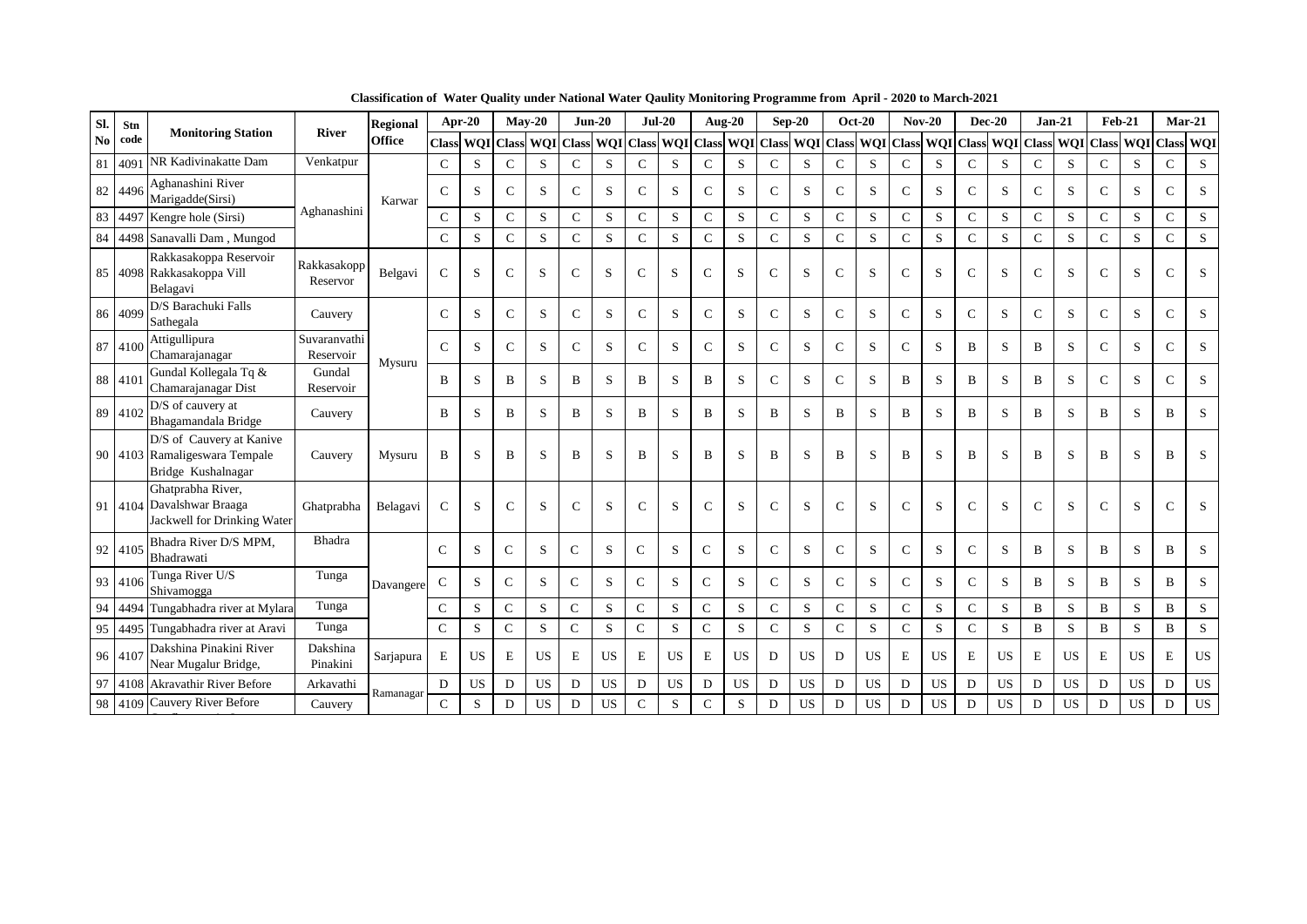### **Lake/ Tanks Water Samples Classification for the month of April - 2020 to March-2021 of Bengaluru Urban & Rural District**

*Monitoring of Indian National Aquatic Resource System (MINARS)* 

| Sl.             | Stn  | <b>Monitoring Station</b>    | <b>Regional Office</b> | Apr-20       |           |               | $May-20$      |                | $Jun-20$                          | $Jul-20$     |           | <b>Aug-20</b>       |             | $Sep-20$                |              | <b>Oct-20</b> |   | $Nov-20$      |                                   | <b>Dec-20</b>                     | $Jan-21$         |                  | <b>Feb-21</b> |            | $Mar-21$       |            |
|-----------------|------|------------------------------|------------------------|--------------|-----------|---------------|---------------|----------------|-----------------------------------|--------------|-----------|---------------------|-------------|-------------------------|--------------|---------------|---|---------------|-----------------------------------|-----------------------------------|------------------|------------------|---------------|------------|----------------|------------|
| No              | code |                              |                        | <b>Class</b> |           | WQI Class WQI |               | <b>Class</b>   | <b>WQI</b> Class                  |              |           | WQI Class WQI Class |             | <b>WOI</b> Class        |              |               |   | WQI Class WQI | <b>Class</b>                      |                                   | <b>WOI</b> Class | <b>WOI</b> Class |               | <b>WOI</b> | <b>Class</b>   | <b>WOI</b> |
|                 |      | 3589 Madiwala Lake           |                        | D            | US        | D             | <b>US</b>     | D              | <b>US</b>                         | D            | US        | $\frac{1}{2}$       | D           | <b>US</b>               | D            | US            | D | <b>US</b>     | D                                 | <b>US</b>                         | D                | US               | D             | <b>US</b>  | D              | <b>US</b>  |
| $\overline{2}$  | 3602 | <b>Bellandur</b> lake        |                        | D            | US        | D             | <b>US</b>     | E              | <b>US</b>                         | D            | US        | $\gg$               | E           | <b>US</b>               | $\mathbf E$  | <b>US</b>     | E | <b>US</b>     | E                                 | <b>US</b>                         | $\mathbf E$      | <b>US</b>        | E             | <b>US</b>  | E              | <b>US</b>  |
| 3               | 3609 | <b>Ibblur</b> Lake           |                        | E            | US        | E             | <b>US</b>     | D              | <b>US</b>                         | $\mathbf E$  | <b>US</b> | $\mathcal{H}$       | D           | <b>US</b>               | D            | <b>US</b>     | D | <b>US</b>     | D                                 | <b>US</b>                         | D                | <b>US</b>        | D             | <b>US</b>  | D              | <b>US</b>  |
| $\overline{4}$  | 3611 | Kaikondanahalli Lake         |                        | D            | US        | D             | <b>US</b>     | D              | <b>US</b>                         | D            | <b>US</b> | $*$                 | D           | <b>US</b>               | D            | <b>US</b>     | D | <b>US</b>     | D                                 | <b>US</b>                         | $\mathbf{D}$     | <b>US</b>        | E             | <b>US</b>  | $\mathbf E$    | <b>US</b>  |
| 5               |      | 3612 Agaram lake             |                        | D            | US        | D             | <b>US</b>     | D              | <b>US</b>                         | D            | US        | $\ast$              | D           | <b>US</b>               | D            | <b>US</b>     | D | <b>US</b>     | D                                 | <b>US</b>                         | D                | US               | D             | <b>US</b>  | D              | <b>US</b>  |
| 6               |      | 3613 Gottegre lake           |                        | D            | US        | D             | <b>US</b>     | $\frac{1}{20}$ |                                   | $\mathbf{x}$ |           | $\gg$               |             | $\frac{1}{20}$          | $\mathbf{x}$ |               |   | $\mathcal{H}$ | D                                 | <b>US</b>                         | D                | US               | D             | <b>US</b>  | D              | <b>US</b>  |
|                 |      | 3614 Puttenahalli lake (s)   |                        | D            | <b>US</b> | E             | <b>US</b>     | D              | <b>US</b>                         | D            | <b>US</b> | $\ast$              | D           | <b>US</b>               | D            | <b>US</b>     | D | <b>US</b>     | D                                 | <b>US</b>                         | $\mathbf{x}$     |                  | $\mathcal{H}$ |            | $\mathcal{R}$  |            |
| 8               |      | 3615 Arakere lake            |                        | E            | US        | D             | <b>US</b>     | D              | <b>US</b>                         | D            | <b>US</b> | $\ast$              | D           | <b>US</b>               | D            | <b>US</b>     | D | <b>US</b>     | $\frac{1}{2}$                     |                                   | D                | <b>US</b>        | $\frac{1}{2}$ |            | $\mathbf{g}_i$ |            |
| 9               |      | 3616 Kalena agrahara lake    |                        | $\mathbf E$  | US        | E             | US            | $\frac{1}{20}$ |                                   | D            | <b>US</b> | $\frac{1}{2}$       | D           | <b>US</b>               | D            | <b>US</b>     | D | <b>US</b>     | D                                 | <b>US</b>                         | D                | <b>US</b>        | D             | <b>US</b>  | D              | <b>US</b>  |
| 10              |      | 3617 Hulimavu lake           |                        | D            | US        | D             | US            | D              | US                                | D            | <b>US</b> | $\gg$               | D           | US                      | D            | <b>US</b>     | D | US            | D                                 | US                                | D                | <b>US</b>        | D             | <b>US</b>  | D              | US         |
|                 |      | 3618 Singasandra lake        | Bommanahalli           | D            | US        | D             | <b>US</b>     | D              | <b>US</b>                         | D            | US        | $\ast$              | D           | <b>US</b>               | D            | <b>US</b>     | D | <b>US</b>     | $\frac{1}{2}$                     |                                   | D                | <b>US</b>        | E             | <b>US</b>  | E              | <b>US</b>  |
| 12              |      | 3619 Begur tank              |                        | D            | <b>US</b> | E             | <b>US</b>     | E              | <b>US</b>                         | D            | <b>US</b> | $\ast$              | D           | <b>US</b>               | D            | <b>US</b>     | D | <b>US</b>     | D                                 | <b>US</b>                         | D                | <b>US</b>        | D             | <b>US</b>  | D              | <b>US</b>  |
| 13 <sup>1</sup> |      | 3620 Parappana agrahara lake |                        | D            | US        | D             | <b>US</b>     | D              | <b>US</b>                         | D            | <b>US</b> | $\ast$              | D           | <b>US</b>               | D            | US            | D | <b>US</b>     | $\frac{d\mathbf{r}}{d\mathbf{x}}$ |                                   | D                | US               | D             | <b>US</b>  | D              | <b>US</b>  |
|                 | 3621 | Harlur Lake                  |                        | D            | US        | D             | <b>US</b>     | D              | <b>US</b>                         | D            | US        | $\frac{1}{2}$       | D           | <b>US</b>               | D            | <b>US</b>     | E | <b>US</b>     | D                                 | <b>US</b>                         | D                | <b>US</b>        | D             | <b>US</b>  | E              | <b>US</b>  |
| 15              |      | 3622 Somasundra palya lake   |                        | D            | <b>US</b> | $\mathcal{M}$ |               |                | sk.                               | $\mathbf{R}$ |           | $\frac{1}{2}$       |             | $\frac{1}{20}$          | $\mathbf{R}$ |               |   | $\mathcal{M}$ | $\mathcal{R}$                     |                                   | $\mathbf{x}$     |                  | D             | <b>US</b>  | D              | <b>US</b>  |
|                 |      | 16 4542 Basavanapura Lake    |                        | D            | US        | D             | <b>US</b>     | D              | <b>US</b>                         | $\mathbf E$  | US        | $\ast$              | D           | <b>US</b>               | D            | <b>US</b>     | D | <b>US</b>     | $\ast$                            |                                   | D                | <b>US</b>        | D             | <b>US</b>  | D              | <b>US</b>  |
|                 |      | 4543 Kodi singasandra Lake   |                        | D            | US        | D             | <b>US</b>     |                | $\frac{d\mathbf{x}}{d\mathbf{x}}$ | D            | US        | $\ast$              | D           | <b>US</b>               | D            | US            | D | <b>US</b>     |                                   | $\frac{1}{2}$                     | D                | US               | D             | <b>US</b>  | D              | US         |
| 18              |      | 4544 Kothunuru Lake          |                        | D            | US        | D             | <b>US</b>     |                | *.                                | $\mathbf E$  | US        | $\ast$              | D           | <b>US</b>               | D            | <b>US</b>     | D | US            |                                   | $\frac{d\mathbf{r}}{d\mathbf{r}}$ | D                | <b>US</b>        | D             | <b>US</b>  | D              | <b>US</b>  |
| 19              |      | 4545 Jungu Kere Lake         |                        | $\star$      |           | $\frac{1}{2}$ |               |                | $\mathbf{g}_\mathrm{c}$           | $\mathbf{k}$ |           | $\ast$              |             | $\frac{1}{20}$          | $\mathbf{k}$ |               |   | $\mathcal{H}$ | $\mathbf{g}_i$                    |                                   | $\mathbf{k}$     |                  | $\mathcal{H}$ |            | 宋              |            |
| 20              |      | 4546 Jakksandra Lake         |                        | $\ast$       |           |               | $\frac{1}{2}$ |                | *.                                | $\mathbf{k}$ |           | $\frac{1}{2}$       |             | $\mathbf{g}_\mathrm{c}$ | $\mathbf{k}$ |               |   | $\gg$         |                                   | $\frac{d\mathbf{r}}{d\mathbf{r}}$ | D                | <b>US</b>        | E             | US         | $\mathbf{g}_i$ |            |
| 21              | 4547 | Sawarana kunte Lake          |                        | $\mathbf{x}$ |           |               | $\frac{1}{2}$ |                | $\mathbf{g}_\mathrm{c}$           | $\mathbf{k}$ |           | $\frac{1}{2}$       | D           | US                      | D            | US            | D | US            | $\frac{d\mathbf{x}}{d\mathbf{x}}$ |                                   | D                | <b>US</b>        | D             | <b>US</b>  | D              | US         |
| 22              |      | 3603 Vengaihnakere Tank      |                        | E            | <b>US</b> | D             | <b>US</b>     | D              | <b>US</b>                         | D            | US        | D<br>US             | $\mathbf E$ | US                      | $\mathbf E$  | <b>US</b>     | E | <b>US</b>     | D                                 | US                                | D                | <b>US</b>        | D             | <b>US</b>  | D              | <b>US</b>  |
| 23              |      | 3604 Doddanakundi tank       | Mahadevapura           | D            | US        | D             | <b>US</b>     | 冰              |                                   | $\star$      |           | $\star$             |             | 冰                       | D            | <b>US</b>     | D | <b>US</b>     | D                                 | <b>US</b>                         | D                | <b>US</b>        | $\ast$        |            | D              | <b>US</b>  |
| 24              |      | 3605 Yellamallappa tank      |                        | D            | US        | D             | <b>US</b>     | D              | <b>US</b>                         | D            | US        | <b>US</b><br>D      | $\mathbf E$ | US                      | D            | US            | D | <b>US</b>     | D                                 | <b>US</b>                         | D                | US               | D             | US         | D              | <b>US</b>  |
|                 |      | 25 3607 Kalkere tank         |                        | D            | <b>US</b> | D             | <b>US</b>     | D              | <b>US</b>                         | $\mathbf E$  | US        | <b>US</b><br>E      | D           | <b>US</b>               | D            | <b>US</b>     | D | <b>US</b>     | D                                 | <b>US</b>                         | D                | <b>US</b>        | $\star$       |            | D              | <b>US</b>  |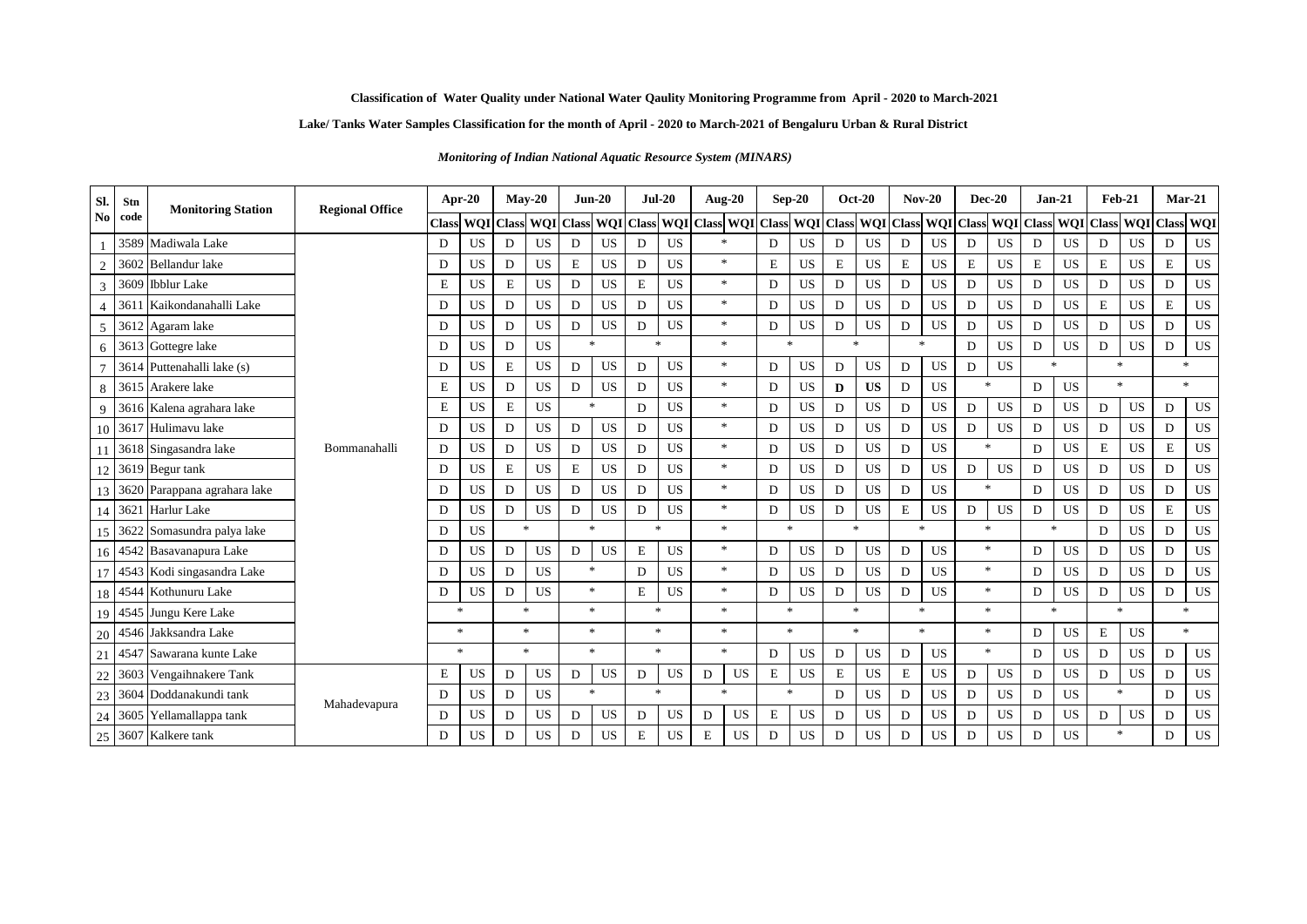**Classification of Water Quality under National Water Qaulity Monitoring Programme from April - 2020 to March-2021**

| Sl.            | Stn  | <b>Monitoring Station</b>    | <b>Regional Office</b> | Apr-20       |           |             | $Mav-20$     |                | $Jun-20$      |                | $Jul-20$   |              | <b>Aug-20</b> |              | $Sep-20$         |                | <b>Oct-20</b> | $Nov-20$         |                | $Dec-20$           |            | $Jan-21$     |            |               | $Feb-21$   | Mar-21                            |     |
|----------------|------|------------------------------|------------------------|--------------|-----------|-------------|--------------|----------------|---------------|----------------|------------|--------------|---------------|--------------|------------------|----------------|---------------|------------------|----------------|--------------------|------------|--------------|------------|---------------|------------|-----------------------------------|-----|
| N <sub>0</sub> | code |                              |                        | <b>Class</b> | WOI       | Class       | <b>WOI</b>   | <b>Class</b>   | <b>WOI</b>    | <b>Class</b>   | <b>WOI</b> | <b>Class</b> | <b>WQI</b>    | <b>Class</b> | WQI              | Class          |               | <b>WOI</b> Class | <b>WOI</b>     | <b>Class</b>       | <b>WOI</b> | <b>Class</b> | <b>WOI</b> | <b>Class</b>  | <b>WQI</b> | <b>Class</b>                      | WQI |
| 26             | 3608 | Varthur lake                 |                        | E            | US        | D           | <b>US</b>    | D              | <b>US</b>     | D              | <b>US</b>  | D            | <b>US</b>     | $\mathbf E$  | US               | E              | <b>US</b>     | Ε                | <b>US</b>      | $\mathbf E$        | US         | $\mathbf E$  | <b>US</b>  | $\mathbf E$   | US         | $\mathbf E$                       | US  |
| 27             | 3610 | Tubrahalli Lake              |                        | D            | US        | D           | <b>US</b>    | D              | <b>US</b>     | E              | <b>US</b>  | E            | <b>US</b>     | $\mathbf E$  | <b>US</b>        | D              | <b>US</b>     | $\mathbf E$      | US             | $\mathbf E$        | US         | $\mathbf E$  | <b>US</b>  | D             | <b>US</b>  | $\mathbf E$                       | US  |
| 28             |      | 3643 Beenniganahalli tank    |                        | D            | US        | $\mathbf D$ | <b>US</b>    | D              | <b>US</b>     | $\mathbf D$    | <b>US</b>  | D            | <b>US</b>     | $\mathbf D$  | <b>US</b>        | D              | <b>US</b>     | D                | <b>US</b>      | $\mathbf D$        | US         | D            | <b>US</b>  | D             | <b>US</b>  | $\mathbf E$                       | US  |
| 29             |      | 4514 Sadramangala lake       |                        | D            | US        | D           | <b>US</b>    | D              | <b>US</b>     | E              | US         | D            | US            | $\mathbf D$  | <b>US</b>        | D              | <b>US</b>     | D                | US             | D                  | US         | D            | <b>US</b>  | $\mathcal{R}$ |            | D                                 | US  |
| 30             |      | 4515 Battarahalli Lake       |                        | D            | US        | $\mathbf D$ | US           | $\mathbf E$    | <b>US</b>     | $\mathbf E$    | US         | D            | US            | $\mathbf D$  | <b>US</b>        | E              | <b>US</b>     | $\mathbf E$      | US             | D                  | US         | $\mathbf D$  | <b>US</b>  | D             | US         | D                                 | US  |
| 31             |      | 4516 Kundalahalli Lake       |                        | D            | US        | D           | <b>US</b>    | D              | <b>US</b>     | $\mathbf D$    | <b>US</b>  | D            | <b>US</b>     | $\mathbf D$  | <b>US</b>        | D              | <b>US</b>     | D                | US             | D                  | US         | $\mathbf D$  | <b>US</b>  | D             | US         | D                                 | US  |
| 32             |      | 4517 Kowdhenahalli Lake      |                        | D            | US        | D           | US           | D              | <b>US</b>     | $\mathbf E$    | <b>US</b>  | D            | <b>US</b>     | $\mathbf D$  | US               | D              | <b>US</b>     | D                | <b>US</b>      | D                  | US         | D            | <b>US</b>  | $\ast$        |            | D                                 | US  |
| 33             |      | 4518 Garudacharpalya Lake    |                        | D            | <b>US</b> | $\mathbf D$ | <b>US</b>    | D              | <b>US</b>     | E              | <b>US</b>  | D            | <b>US</b>     | $\mathbf D$  | <b>US</b>        | D              | <b>US</b>     | D                | <b>US</b>      | $\mathbf D$        | US         | $\mathbf D$  | <b>US</b>  |               | $\ast$     | D                                 | US  |
| 34             |      | 4519 Rampura Lake            |                        | E            | <b>US</b> |             | $\ast$       | E              | <b>US</b>     | E              | US         | E            | US            | $\mathbf E$  | US               | E              | <b>US</b>     | $\mathbf E$      | US             | $\mathbf E$        | US         | $\mathbf{R}$ |            |               | $\ast$     | E                                 | US  |
| 35             |      | 4520 Chinnapanhalli Lake     | Mahadevapura           | D            | <b>US</b> | E           | <b>US</b>    | E              | <b>US</b>     | $\mathbf E$    | <b>US</b>  | D            | <b>US</b>     | E            | <b>US</b>        | E              | <b>US</b>     | D                | <b>US</b>      | D                  | <b>US</b>  | D            | <b>US</b>  | D             | <b>US</b>  | $\overline{A}$                    | S   |
| 36             |      | 4521 Devarabeesanahalli Lake |                        | D            | <b>US</b> | E           | <b>US</b>    | D              | <b>US</b>     | D              | <b>US</b>  | D            | <b>US</b>     | D            | <b>US</b>        | D              | <b>US</b>     | D                | <b>US</b>      | D                  | US         | D            | <b>US</b>  | $\star$       |            | D                                 | US  |
| 37             | 4522 | Vibhuthipura Lake            |                        | D            | US        | D           | <b>US</b>    | $\mathbf E$    | <b>US</b>     | $\mathbf{x}$   |            |              | $\ast$        |              | $\frac{1}{2\pi}$ | $\,$ $\,$ $\,$ |               |                  | $\ast$         | 宋                  |            | $\mathbf{R}$ |            | $\mathbf{R}$  |            | $\mathcal{H}$                     |     |
| 38             |      | 4523 Nallurahalli Lake       |                        | E            | <b>US</b> | E           | <b>US</b>    | $\mathbf E$    | <b>US</b>     | $\ast$         |            |              | $\frac{1}{2}$ |              | $\mathbf{g}_i$   | $\ast$         |               |                  | $\frac{1}{2}$  | <b>Sk</b>          |            | $\ast$       |            | D             | <b>US</b>  | $\frac{1}{2}$                     |     |
|                |      | 39 4524 Pattandur agarahara  |                        | D            | US        | E           | <b>US</b>    | E              | <b>US</b>     | D              | <b>US</b>  | D            | <b>US</b>     | D            | US               | E              | US            | D                | US             | D                  | US         | E            | <b>US</b>  | E             | <b>US</b>  | E                                 | US  |
| 40             |      | 4525 Seetharam palya Lake    |                        | D            | US        | E           | <b>US</b>    | E              | <b>US</b>     | E              | US         | D            | <b>US</b>     | $\mathbf E$  | <b>US</b>        | E              | <b>US</b>     | D                | <b>US</b>      | E                  | US         | E            | <b>US</b>  | D             | <b>US</b>  | $\mathbf E$                       | US  |
| 41             |      | 4526 Dyavasandra Tank        |                        | $\mathbf{x}$ |           | D           | <b>US</b>    | $\mathbf E$    | <b>US</b>     | E              | <b>US</b>  | E            | <b>US</b>     | D            | <b>US</b>        | D              | <b>US</b>     | E                | <b>US</b>      | D                  | US         | D            | <b>US</b>  | D             | US         | A                                 | S   |
| 42             | 4527 | Whitefield kere Lake         |                        | $\ast$       |           |             | $\ast$       | $\frac{1}{2}$  |               | $\ast$         |            |              | $\ast$        |              | 宋                | $\ast$         |               |                  | $\ast$         | 宋                  |            | $\ast$       |            | D             | <b>US</b>  | D                                 | US  |
| 43             |      | 4528 Doddakannehalli Lake    |                        | $\mathbf{R}$ |           |             | $\mathbf{x}$ |                | $\mathcal{R}$ | $\mathbf{x}$   |            |              | $\mathbf{R}$  |              | $\mathbf{g}_i$   |                | $\mathbf{R}$  |                  | $\ast$         | $\dot{\mathbf{x}}$ |            | $\mathbf{R}$ |            | <b>Sk</b>     |            | $\frac{d\mathbf{x}}{d\mathbf{x}}$ |     |
| 44             | 4529 | Kasavanahalli Lake           |                        | E            | US        | D           | US           | D              | <b>US</b>     | D              | US         | D            | US            |              | $\frac{1}{2}$    | D              | US            | D                | US             | D                  | US         | $\ast$       |            | $\ast$        |            | D                                 | US  |
| 45             |      | 3631 Nagarakere tank         |                        | $\mathbf{R}$ |           |             | sk.          | $\frac{1}{20}$ |               | $\,$ $\,$ $\,$ |            |              | ×.            |              | $\mathcal{R}$    | $\,$ $\,$ $\,$ |               |                  | $\frac{1}{26}$ |                    |            | $\ast$       |            | $\mathbf{R}$  |            | $\frac{d\mathbf{x}}{d\mathbf{x}}$ |     |
| 46             |      | 4530 Kammasandra Tank        |                        | E            | US        | E           | US.          | ${\bf E}$      | <b>US</b>     | E              | US         | D            | <b>US</b>     | $\mathbf E$  | US               | D              | <b>US</b>     | $\mathbf E$      | US             | $\mathbf E$        | US         | $\mathbf E$  | <b>US</b>  | E             | <b>US</b>  | $\mathbf E$                       | US  |
| 47             |      | 4531 Rayasandra Tank         | Sarjapura              | D            | <b>US</b> | D           | <b>US</b>    | D              | <b>US</b>     | D              | <b>US</b>  | D            | <b>US</b>     | D            | <b>US</b>        | D              | <b>US</b>     | D                | <b>US</b>      | D                  | US         | D            | <b>US</b>  | D             | <b>US</b>  | D                                 | US  |
| 48             | 4532 | ChandapuraTank               |                        | E            | US        | E           | <b>US</b>    | D              | <b>US</b>     | D              | <b>US</b>  | D            | <b>US</b>     | D            | <b>US</b>        | D              | <b>US</b>     | E                | <b>US</b>      | D                  | <b>US</b>  | D            | <b>US</b>  | D             | <b>US</b>  | E                                 | US  |
| 49             |      | 3590 Lalbagh tank            |                        | D            | US        | D           | <b>US</b>    | D              | <b>US</b>     | D              | US         | D            | <b>US</b>     | D            | <b>US</b>        | D              | <b>US</b>     | D                | <b>US</b>      | D                  | US         | D            | <b>US</b>  | D             | <b>US</b>  | D                                 | US  |
| 50             | 3591 | Kempambudhi lake             |                        | D            | US        | D           | <b>US</b>    | D              | <b>US</b>     | D              | <b>US</b>  | D            | <b>US</b>     | D            | <b>US</b>        | D              | <b>US</b>     | D                | <b>US</b>      | D                  | US         | D            | <b>US</b>  | D             | <b>US</b>  | D                                 | US  |
| 51             | 3592 | Yediyur lake                 | <b>BNG-City South</b>  | D            | US        | D           | <b>US</b>    | D              | <b>US</b>     | D              | US         | D            | <b>US</b>     | $\mathbf D$  | US               | D              | <b>US</b>     | D                | US             | D                  | US         | D            | <b>US</b>  | D             | <b>US</b>  | D                                 | US  |
| 52             | 3638 | Annaiappa Tank               |                        | D            | US        | D           | <b>US</b>    | D              | <b>US</b>     | D              | <b>US</b>  | D            | <b>US</b>     | D            | <b>US</b>        | D              | <b>US</b>     | D                | <b>US</b>      | D                  | US         | D            | <b>US</b>  | D             | <b>US</b>  | D                                 | US  |
|                |      | 53 4504 Sarakki Lake         |                        | D            | US        | D           | <b>US</b>    | D              | <b>US</b>     | D              | US         | D            | <b>US</b>     | D            | <b>US</b>        | D              | <b>US</b>     | D                | US             | D                  | <b>US</b>  | D            | <b>US</b>  | D             | <b>US</b>  | D                                 | US  |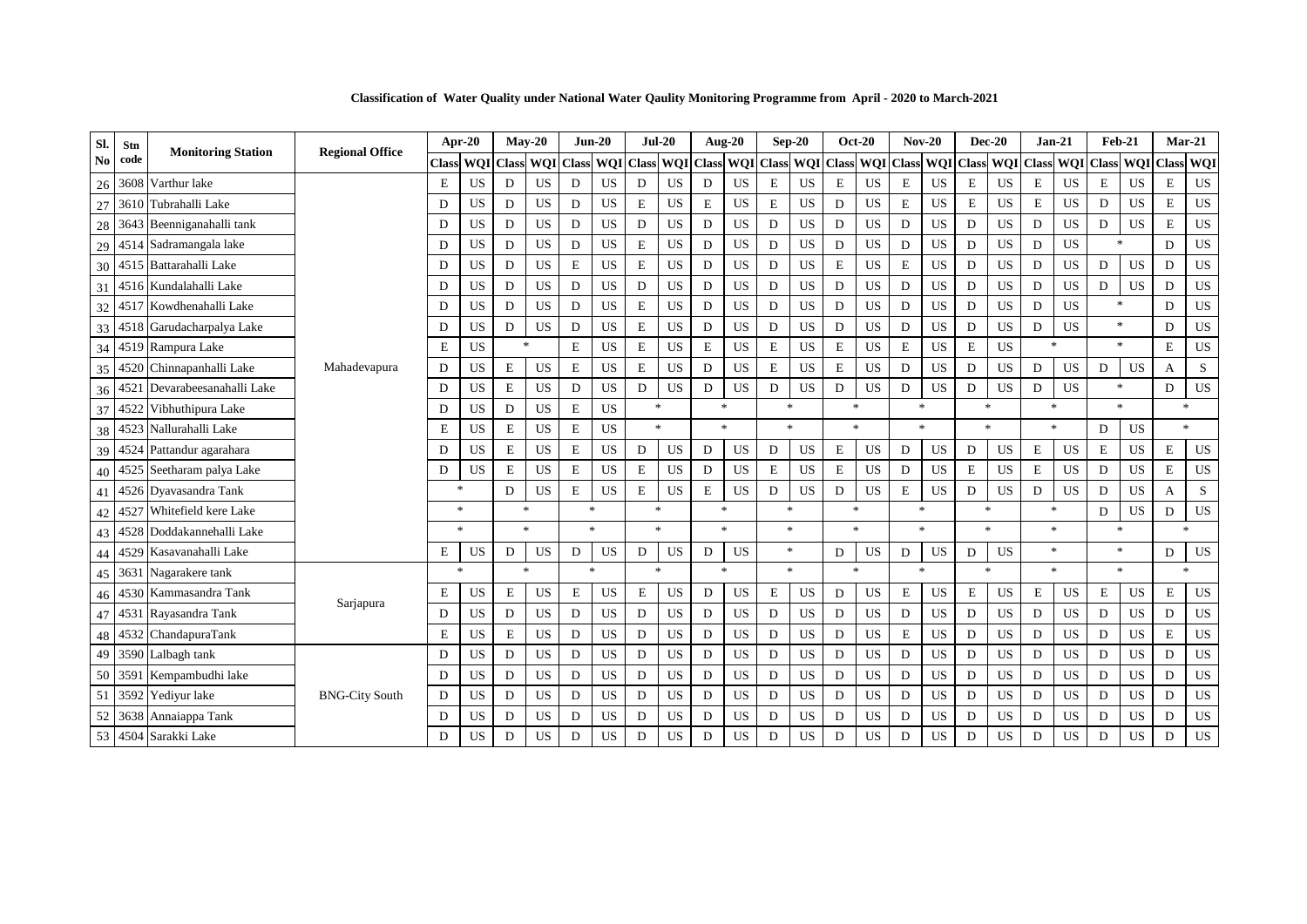| Sl. | Stn     |                                                       |                        | Apr-20       |           |               | $Mav-20$            |                | $Jun-20$  |             | $Jul-20$  |                     | <b>Aug-20</b> |         | $Sep-20$                |   | <b>Oct-20</b> |              | $Nov-20$         |             | $Dec-20$                          |               | $Jan-21$   | <b>Feb-21</b>  |            |              | <b>Mar-21</b>  |
|-----|---------|-------------------------------------------------------|------------------------|--------------|-----------|---------------|---------------------|----------------|-----------|-------------|-----------|---------------------|---------------|---------|-------------------------|---|---------------|--------------|------------------|-------------|-----------------------------------|---------------|------------|----------------|------------|--------------|----------------|
| No  | code    | <b>Monitoring Station</b>                             | <b>Regional Office</b> | <b>Class</b> |           |               | WQI Class WQI Class |                |           |             |           | WQI Class WQI Class |               |         | WQI Class WQI Class WQI |   |               | <b>Class</b> | <b>WQI</b> Class |             | WQI Class WQI                     |               |            | <b>Class</b>   | <b>WQI</b> | <b>Class</b> | WQI            |
|     | 54 1388 | <b>Ulsoor LakeTraining Centre</b><br>of Fish Breeding |                        | D            | US        | D             | US                  | E              | US        | D           | US        | D                   | <b>US</b>     | D       | US                      | D | <b>US</b>     | D            | US               | D           | US                                | D             | <b>US</b>  | D              | US         | E            | <b>US</b>      |
| 55  | 3593    | <b>Ulsoor Lake near Temple</b>                        | <b>BNG-City East</b>   | D            | US        | D             | <b>US</b>           | $\mathbf E$    | <b>US</b> | D           | US        | D                   | <b>US</b>     | D       | <b>US</b>               | D | <b>US</b>     | D            | <b>US</b>        | D           | <b>US</b>                         | D             | <b>US</b>  | D              | <b>US</b>  | $\mathbf E$  | <b>US</b>      |
| 56  |         | 3595 Byrasandra tank                                  |                        | E            | US        | E             | <b>US</b>           | $\mathbf E$    | <b>US</b> | E           | US        | ${\bf E}$           | US            | D       | US                      | D | <b>US</b>     | D            | <b>US</b>        | $\mathbf D$ | US                                | D             | <b>US</b>  | $\ast$         |            |              | $\mathbf{g}_i$ |
| 57  |         | 3594 Sankey Tank                                      | <b>BNG-City - West</b> | D            | <b>US</b> | D             | <b>US</b>           | D              | <b>US</b> | D           | <b>US</b> | D                   | <b>US</b>     | D       | <b>US</b>               | D | <b>US</b>     | D            | <b>US</b>        | D           | US                                | $\mathcal{C}$ | S          | D              | <b>US</b>  | D            | <b>US</b>      |
| 58  |         | 2779 Hesaraghatta Reservoir                           |                        | D            | US        | D             | <b>US</b>           | 宋              |           | D           | <b>US</b> | E                   | <b>US</b>     | D       | <b>US</b>               | D | <b>US</b>     | D            | <b>US</b>        | D           | <b>US</b>                         | D             | US.        | D              | <b>US</b>  | D            | <b>US</b>      |
| 59  |         | 3597 Hesaraghatta Tank                                |                        | D            | <b>US</b> | D             | <b>US</b>           | $\mathbf{g}_i$ |           | D           | US        | E                   | <b>US</b>     | D       | <b>US</b>               | D | <b>US</b>     | D            | <b>US</b>        | D           | US                                | D             | <b>US</b>  | D              | <b>US</b>  | D            | <b>US</b>      |
| 60  |         | 3598 Herohalli Tank                                   |                        | D            | <b>US</b> | D             | US                  | D              | <b>US</b> | $\mathbf E$ | <b>US</b> | $\mathbf E$         | US            | $\bf E$ | US                      | D | <b>US</b>     | $\mathbf D$  | US               | D           | US                                | D             | US         | D              | US         | D            | US             |
| 61  |         | 3599 Madavara Tank                                    |                        | D            | US        | D             | <b>US</b>           | D              | US        | E           | US        | D                   | <b>US</b>     | D       | <b>US</b>               | D | <b>US</b>     | D            | US               | D           | US                                | $\mathbf E$   | <b>US</b>  | D              | <b>US</b>  | D            | <b>US</b>      |
| 62  |         | 3606 Dasarahalli Tank                                 |                        | D            | <b>US</b> | D             | <b>US</b>           | D              | <b>US</b> | D           | <b>US</b> | D                   | <b>US</b>     | D       | <b>US</b>               | D | <b>US</b>     | D            | <b>US</b>        | D           | <b>US</b>                         | D             | <b>US</b>  | D              | <b>US</b>  | D            | <b>US</b>      |
| 63  | 4094    | Gangondana Halli Lake                                 |                        | E            | US        | E             | <b>US</b>           | $\mathbf E$    | <b>US</b> | E           | <b>US</b> | $\mathbf E$         | <b>US</b>     | D       | <b>US</b>               | D | <b>US</b>     | D            | <b>US</b>        | E           | <b>US</b>                         | E             | <b>US</b>  | E              | <b>US</b>  | E            | <b>US</b>      |
| 64  | 4095    | Chikkabanyara Lake                                    | Dasarahalli            | E            | <b>US</b> | E             | <b>US</b>           | D              | <b>US</b> | $\mathbf E$ | <b>US</b> | $\mathbf E$         | <b>US</b>     | D       | <b>US</b>               | D | <b>US</b>     | D            | <b>US</b>        | $\mathbf E$ | <b>US</b>                         | D             | <b>US</b>  | E              | <b>US</b>  | D            | US             |
| 65  |         | 4096 Andhrahalli Lake                                 |                        | D            | US        | D             | <b>US</b>           | D              | <b>US</b> | $\mathbf E$ | US        | $\mathbf E$         | <b>US</b>     | D       | <b>US</b>               | D | <b>US</b>     | D            | <b>US</b>        | D           | US                                | D             | <b>US</b>  | D              | <b>US</b>  | $\mathbf E$  | <b>US</b>      |
| 66  | 409     | Kachohalli Lake                                       |                        | E            | <b>US</b> | E             | <b>US</b>           | D              | <b>US</b> | $\mathbf E$ | <b>US</b> | $\mathbf E$         | <b>US</b>     | $\bf E$ | <b>US</b>               | D | <b>US</b>     | D            | <b>US</b>        | $\mathbf E$ | <b>US</b>                         | E             | <b>US</b>  | D              | <b>US</b>  | $\mathbf E$  | <b>US</b>      |
| 67  | 4512    | Viswaneedam Lake                                      |                        | E            | US        | E             | <b>US</b>           | $\mathbf E$    | <b>US</b> | E           | <b>US</b> | $\mathbf E$         | <b>US</b>     | D       | <b>US</b>               | D | <b>US</b>     | D            | <b>US</b>        | $\mathbf E$ | <b>US</b>                         | D             | <b>US</b>  | D              | <b>US</b>  | $\mathbf E$  | <b>US</b>      |
| 68  |         | 4538 Machohalli Lake                                  |                        | D            | US        | D             | <b>US</b>           | D              | <b>US</b> | $\mathbf E$ | <b>US</b> | $\mathbf E$         | <b>US</b>     | D       | <b>US</b>               | D | <b>US</b>     | D            | <b>US</b>        | $\mathbf E$ | <b>US</b>                         | D             | <b>US</b>  | E              | <b>US</b>  | $\mathbf E$  | <b>US</b>      |
| 69  | 4539    | Doddabidarakallu Lake                                 |                        | E            | US        | E             | <b>US</b>           | $\mathbf E$    | <b>US</b> | D           | <b>US</b> | E                   | <b>US</b>     | D       | <b>US</b>               | D | <b>US</b>     | D            | US               | E           | US                                | $\mathbf E$   | US.        | E              | <b>US</b>  | D            | <b>US</b>      |
| 70  | 4540    | Kammgondanahalli Lake                                 |                        | D            | US        | D             | <b>US</b>           | $\mathbf E$    | <b>US</b> | D           | US        | $\mathbf E$         | <b>US</b>     | E       | <b>US</b>               | D | <b>US</b>     | D            | <b>US</b>        | E           | <b>US</b>                         | $\mathbf E$   | <b>US</b>  | D              | <b>US</b>  | D            | <b>US</b>      |
| 71  | 454     | Alur Kere                                             |                        | <b>sk</b>    |           | $\mathcal{R}$ |                     | ×.             |           | $\star$     |           | $\ast$              |               | D       | <b>US</b>               | E | <b>US</b>     | D            | <b>US</b>        | D           | <b>US</b>                         | D             | <b>US</b>  | D              | <b>US</b>  | D            | <b>US</b>      |
| 72  |         | T.G. Halli Reservoir                                  |                        | D            | <b>US</b> | D             | <b>US</b>           | D              | US        | D           | US        | D                   | <b>US</b>     | D       | <b>US</b>               | D | <b>US</b>     | D            | <b>US</b>        | D           | <b>US</b>                         | D             | <b>US</b>  | D              | <b>US</b>  | $\mathbf E$  | US             |
| 73  |         | 3596 Navandanahalli Tank                              |                        | $\star$      |           | D             | <b>US</b>           | D              | <b>US</b> | D           | <b>US</b> | D                   | <b>US</b>     | D       | <b>US</b>               | D | <b>US</b>     | D            | <b>US</b>        | D           | US                                | $\mathbf E$   | US.        | D              | <b>US</b>  | D            | <b>US</b>      |
| 74  | 3633    | Subramanyapura Tank                                   |                        | D            | <b>US</b> | D             | US                  | D              | <b>US</b> | D           | <b>US</b> | D                   | <b>US</b>     | D       | <b>US</b>               | E | <b>US</b>     | <b>A</b>     |                  |             | $\frac{d\mathbf{x}}{d\mathbf{x}}$ |               | $\Delta t$ | $\frac{1}{20}$ |            |              | $\mathcal{R}$  |
| 75  | 3634    | Devarakere Tank                                       |                        | D            | US        | D             | <b>US</b>           | D              | <b>US</b> | D           | <b>US</b> | $\mathbf E$         | <b>US</b>     | D       | <b>US</b>               | D | <b>US</b>     | D            | US               | D           | US                                | $\mathbf E$   | <b>US</b>  | $\mathbf E$    | <b>US</b>  | D            | <b>US</b>      |
| 76  | 3635    | Malathahalli Tank                                     | Rajarajeswarinagara    | $\mathbf E$  | US        | D             | <b>US</b>           | D              | <b>US</b> | $\mathbf E$ | <b>US</b> | $\mathbf E$         | <b>US</b>     | D       | <b>US</b>               | E | <b>US</b>     | $\mathbf E$  | <b>US</b>        | E           | US                                | $\mathbf E$   | <b>US</b>  | $\mathbf E$    | <b>US</b>  | $\mathbf E$  | US             |
| 77  |         | 3636 Bandematta Tank                                  |                        | E            | US        | E             | <b>US</b>           | D              | <b>US</b> | D           | <b>US</b> | D                   | <b>US</b>     | D       | <b>US</b>               | D | <b>US</b>     | 米            |                  |             | $\frac{d\mathbf{x}}{d\mathbf{x}}$ |               | $\ast$     | $\frac{1}{20}$ |            |              | $\mathcal{R}$  |
| 78  |         | 3639 Kengeri Tank                                     |                        | <b>sk</b>    |           |               | $\frac{1}{2}$       | D              | US        | D           | US        | $\mathbf E$         | <b>US</b>     | D       | <b>US</b>               | E | <b>US</b>     | D            | US               | D           | US                                | D             | <b>US</b>  | D              | <b>US</b>  | E            | US             |
| 79  |         | 3640 Uttarahalli Doraikere                            |                        | D            | US        | D             | <b>US</b>           | D              | <b>US</b> | $\mathbf E$ | US        | D                   | <b>US</b>     | D       | <b>US</b>               | D | <b>US</b>     | D            | <b>US</b>        | D           | <b>US</b>                         | D             | <b>US</b>  | D              | <b>US</b>  | $\mathbf E$  | US             |
|     |         | 80 3641 Dhorekere                                     |                        | D            | <b>US</b> | D             | <b>US</b>           | E              | <b>US</b> | $\mathbf E$ | US        | E                   | <b>US</b>     | D       | <b>US</b>               | E | <b>US</b>     | E            | <b>US</b>        | E           | <b>US</b>                         | E             | <b>US</b>  | E              | <b>US</b>  | $\mathbf E$  | US             |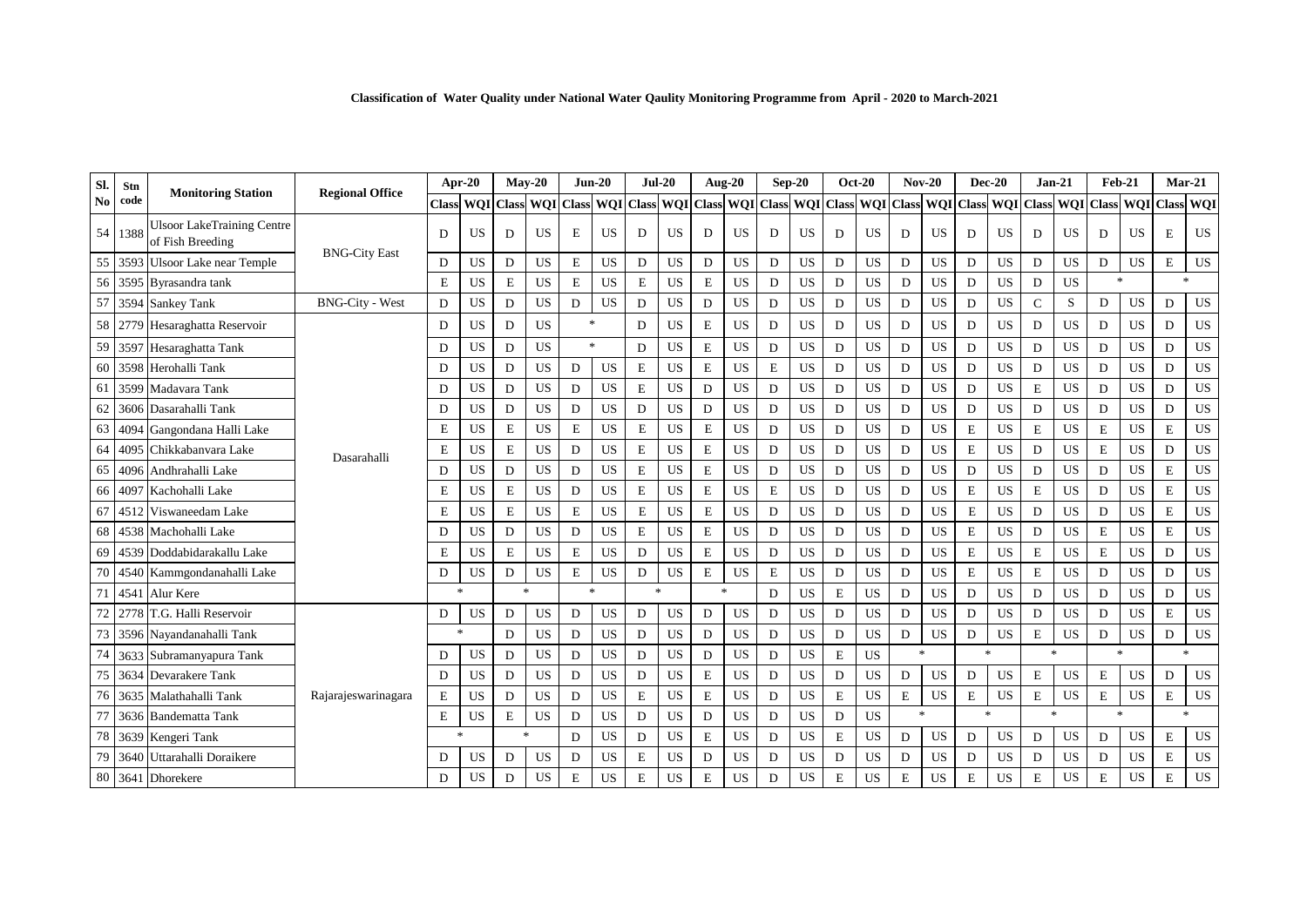| Classification of Water Quality under National Water Qaulity Monitoring Programme from April - 2020 to March-2021 |  |  |  |  |  |  |  |  |  |  |  |
|-------------------------------------------------------------------------------------------------------------------|--|--|--|--|--|--|--|--|--|--|--|
|-------------------------------------------------------------------------------------------------------------------|--|--|--|--|--|--|--|--|--|--|--|

| Sl.            | Stn        |                           | <b>Regional Office</b> | Apr-20       |            | $May-20$ |            |              | $Jun-20$                          |              | $Jul-20$   |             | Aug-20        |              | $Sep-20$   |              | <b>Oct-20</b> |               | $Nov-20$   |              | $Dec-20$  | $Jan-21$             |           | <b>Feb-21</b> |            | $Mar-21$         |              |
|----------------|------------|---------------------------|------------------------|--------------|------------|----------|------------|--------------|-----------------------------------|--------------|------------|-------------|---------------|--------------|------------|--------------|---------------|---------------|------------|--------------|-----------|----------------------|-----------|---------------|------------|------------------|--------------|
| N <sub>0</sub> | code       | <b>Monitoring Station</b> |                        | <b>Class</b> | <b>WOI</b> | Class    | <b>WOI</b> | <b>Class</b> | <b>WOI</b>                        | <b>Class</b> | <b>WOI</b> |             | Class WOI     | <b>Class</b> | <b>WOI</b> | <b>Class</b> | <b>WOI</b>    | <b>Class</b>  | <b>WOI</b> | <b>Class</b> |           | <b>WOI</b> Class WOI |           | <b>Class</b>  | <b>WOI</b> | <b>Class WQI</b> |              |
| 81             |            | 4533 Ullal Lake           |                        |              |            | D        | <b>US</b>  | D            | <b>US</b>                         | D            | <b>US</b>  | D           | <b>US</b>     | D            | <b>US</b>  | D            | <b>US</b>     | D             | <b>US</b>  | $\mathbf E$  | <b>US</b> | D                    | <b>US</b> | D             | <b>US</b>  | E                | US           |
| 82             |            | 4534 Sompura Lake         |                        | $\mathbf E$  | US         | E        | <b>US</b>  | D            | <b>US</b>                         | D            | <b>US</b>  | D           | <b>US</b>     | D            | <b>US</b>  | D            | <b>US</b>     | D             | <b>US</b>  | D            | <b>US</b> | D                    | <b>US</b> | D             | <b>US</b>  | D                | <b>US</b>    |
| 83             |            | 4535 Gubbalal kere        | Rajarajeswarinagara    | $\mathbf E$  | US         | D        | US         | D            | <b>US</b>                         | E            | US         | D           | US            | ${\bf E}$    | US         | E            | <b>US</b>     | $\mathbf{k}$  |            | sk.          |           | $\frac{1}{2}$        |           | $\mathbf{k}$  |            | $\frac{d}{dt}$   |              |
| 84             |            | 4536 Hosakerehalli Lake   |                        | $\mathbf E$  | US         | D        | <b>US</b>  | D            | <b>US</b>                         | D            | <b>US</b>  | D           | <b>US</b>     | D            | US         | D            | <b>US</b>     |               | $\ast$     | D            | US        | D                    | <b>US</b> | D             | US         | E                | US           |
| 85             |            | 4537 Chinnakurchi kere    |                        | D            | US         | D        | <b>US</b>  | D            | <b>US</b>                         | D            | <b>US</b>  | D           | <b>US</b>     | D            | US         | D            | <b>US</b>     | D             | <b>US</b>  | D            | <b>US</b> | D                    | <b>US</b> | D             | <b>US</b>  | D                | US           |
| 86             |            | 3600 Shivapura tank       |                        | E            | US         | D        | <b>US</b>  | D            | <b>US</b>                         | E            | <b>US</b>  | E           | <b>US</b>     | D            | US         | D            | <b>US</b>     | E             | US         | D            | US        | D                    | <b>US</b> | E             | <b>US</b>  | $\mathbf E$      | US           |
| 87             |            | 3601 Karihobanahalli lake | Peenya                 | $\mathbf E$  | US         | D        | <b>US</b>  | $\mathbf E$  | <b>US</b>                         | E            | <b>US</b>  | $\mathbf E$ | <b>US</b>     | D            | <b>US</b>  | D            | <b>US</b>     | $\mathbf E$   | US         | D            | US        | D                    | <b>US</b> | E             | <b>US</b>  | E                | US           |
| 88             |            | 3624 Puttnehalli Lake     |                        | $\mathbf E$  | US         | D        | <b>US</b>  | $\mathbf D$  | <b>US</b>                         | D            | <b>US</b>  | D           | <b>US</b>     | D            | <b>US</b>  | D            | US            | D             | <b>US</b>  | D            | US        | D                    | US        | E             | <b>US</b>  | D                | <b>US</b>    |
| 89             |            | 3625 Hebbal Lake          |                        | $\mathbf E$  | US         | D        | <b>US</b>  | D            | <b>US</b>                         | E            | <b>US</b>  | D           | <b>US</b>     | D            | <b>US</b>  | D            | <b>US</b>     | D             | <b>US</b>  | D            | <b>US</b> | D                    | <b>US</b> | D             | <b>US</b>  | D                | <b>US</b>    |
| 90             |            | 3626 Nagawara Tank        |                        | D            | US         | D        | <b>US</b>  | D            | <b>US</b>                         | E            | <b>US</b>  | D           | <b>US</b>     | E            | US         | D            | <b>US</b>     | D             | <b>US</b>  | D            | <b>US</b> | D                    | <b>US</b> | D             | <b>US</b>  | D                | US           |
| 91             |            | 3627 Jakkur Lake          |                        | D            | <b>US</b>  | D        | <b>US</b>  | E            | <b>US</b>                         | E            | <b>US</b>  | E           | <b>US</b>     | E            | <b>US</b>  | D            | <b>US</b>     | D             | <b>US</b>  | $\mathbf E$  | US        | E                    | <b>US</b> | D             | <b>US</b>  | D                | US           |
| 92             | 3628       | Amruthahalli Lake         |                        | D            | <b>US</b>  | D        | <b>US</b>  |              | $\frac{d\mathbf{x}}{d\mathbf{x}}$ | $\ast$       |            | D           | <b>US</b>     | D            | <b>US</b>  | D            | <b>US</b>     | D             | <b>US</b>  | D            | <b>US</b> | D                    | <b>US</b> | D             | <b>US</b>  | D                | <b>US</b>    |
| 93             | 3629       | Allasandra Tank           |                        | D            | <b>US</b>  | E        | <b>US</b>  | D            | <b>US</b>                         | D            | <b>US</b>  | D           | <b>US</b>     | D            | US         | D            | <b>US</b>     | D             | <b>US</b>  | D            | US        | D                    | <b>US</b> | D             | <b>US</b>  | D                | US           |
| 94             | 3630       | Yelahanka Tank            | Yelahanka              | D            | US         | E        | <b>US</b>  | D            | <b>US</b>                         | E            | <b>US</b>  | E           | US            | D            | US         | D            | <b>US</b>     | D             | <b>US</b>  | D            | <b>US</b> | D                    | <b>US</b> | D             | <b>US</b>  | D                | US           |
| 95             |            | 4506 Abbigere Lake        |                        | D            | US         | D        | <b>US</b>  | D            | <b>US</b>                         | D            | <b>US</b>  | E           | US            | D            | <b>US</b>  | D            | <b>US</b>     | D             | <b>US</b>  | D            | <b>US</b> | D                    | <b>US</b> | D             | <b>US</b>  | D                | <b>US</b>    |
| 96             |            | 4507 Chelekere Lake       |                        | D            | <b>US</b>  | D        | <b>US</b>  | $\mathsf{C}$ | S                                 | E            | <b>US</b>  | D           | <b>US</b>     | D            | US         | D            | <b>US</b>     | D             | <b>US</b>  | D            | US        | D                    | <b>US</b> | D             | <b>US</b>  | D                | US           |
| 97             |            | 4508 Singapura Lake       |                        | $\mathbf E$  | US         | E        | <b>US</b>  | D            | <b>US</b>                         | D            | <b>US</b>  | D           | US            | D            | US         | D            | <b>US</b>     | D             | <b>US</b>  | $\mathbf E$  | <b>US</b> | E                    | <b>US</b> | D             | <b>US</b>  | D                | US           |
| 98             |            | 4509 Narasipura Lake      |                        | D            | <b>US</b>  | D        | <b>US</b>  | D            | <b>US</b>                         | D            | <b>US</b>  | D           | <b>US</b>     | D            | <b>US</b>  | D            | <b>US</b>     | D             | <b>US</b>  | D            | <b>US</b> | D                    | US        | D             | <b>US</b>  | D                | US           |
| 99             |            | 4510 Rachenahalli Lke     |                        | E            | US         | D        | <b>US</b>  | D            | <b>US</b>                         | D            | <b>US</b>  | E           | <b>US</b>     | D            | US         | D            | <b>US</b>     | D             | <b>US</b>  | D            | <b>US</b> | D                    | <b>US</b> | D             | <b>US</b>  | D                | <b>US</b>    |
|                |            | 100 4511 Kogilu kere      |                        | $\ast$       |            | sk.      |            |              | $\frac{d\mathbf{x}}{d\mathbf{x}}$ | $\mathbf{x}$ |            |             | $\frac{1}{2}$ | 大            |            | $\mathbf{x}$ |               | $\mathcal{A}$ |            |              | sk.       | $\ast$               |           | D             | US         | D                | US           |
|                |            | 101 3632 Veerapura Tank   |                        | D            | US         | D        | <b>US</b>  | D            | <b>US</b>                         | $\mathbf E$  | <b>US</b>  | D           | <b>US</b>     | D            | US         | D            | <b>US</b>     | D             | <b>US</b>  | $\mathbf E$  | <b>US</b> | D                    | <b>US</b> | $\mathbf E$   | <b>US</b>  |                  | $\mathbf{R}$ |
|                |            | 102 4503 Madhure Tank     | Doddaballpura          | D            | US         | D        | <b>US</b>  | D            | <b>US</b>                         | $\mathbf E$  | <b>US</b>  | D           | <b>US</b>     | D            | <b>US</b>  | D            | <b>US</b>     | D             | <b>US</b>  | D            | <b>US</b> | E                    | <b>US</b> | $\mathbf{k}$  |            |                  | $\mathbf{R}$ |
|                | 103 4505   | Nelamangala Lake          | Nelamangala            | D            | <b>US</b>  | D        | <b>US</b>  | D            | <b>US</b>                         | D            | <b>US</b>  | D           | <b>US</b>     | D            | <b>US</b>  | D            | <b>US</b>     | D             | <b>US</b>  | D            | <b>US</b> | D                    | <b>US</b> | D             | <b>US</b>  | E                | US           |
| 104            | $45^\circ$ | Arashinakunte Kere        |                        | D            | <b>US</b>  | D        | <b>US</b>  | D            | <b>US</b>                         | D            | <b>US</b>  | $\mathbf E$ | <b>US</b>     | D            | <b>US</b>  | $\mathbf E$  | <b>US</b>     | D             | <b>US</b>  | D            | <b>US</b> | $\ast$               |           | D             | <b>US</b>  | $\mathbf E$      | US           |
| 105            | 3623       | Anekal Doddakere Tank     | Anekal                 | $\mathbf E$  | US         | D        | <b>US</b>  | $\mathbf D$  | <b>US</b>                         | D            | <b>US</b>  | D           | US            | D            | US         | D            | <b>US</b>     | D             | <b>US</b>  | D            | <b>US</b> | D                    | <b>US</b> | D             | <b>US</b>  | D                | US           |
|                |            | 106 3642 Jigani tank      |                        | D            | <b>US</b>  | D        | <b>US</b>  | D            | <b>US</b>                         | D            | <b>US</b>  | D           | US            | D            | US         | D            | <b>US</b>     | D             | <b>US</b>  | D            | <b>US</b> | D                    | <b>US</b> | D             | <b>US</b>  | D                | US           |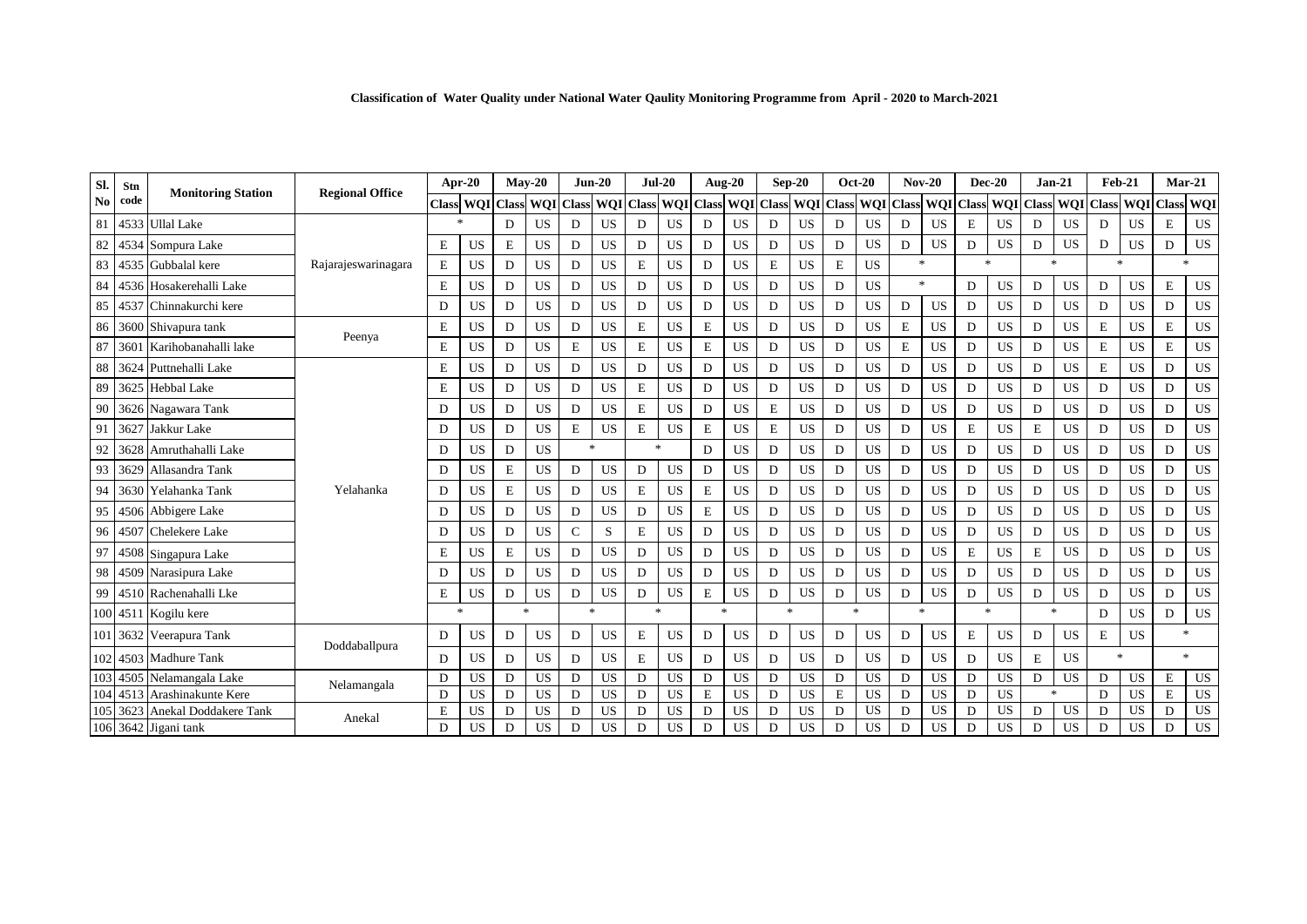| SI.            | Stn      |                               |                        |              | Apr-20           |              | $Mav-20$   |                    | $Jun-20$   | $Jul-20$     |           |                     | <b>Aug-20</b>  |               | $Sep-20$                  |              | $Oct-20$      |                | $Nov-20$     |                | $Dec-20$                | $Jan-21$      |           | <b>Feb-21</b> |               | $Mar-21$      |             |
|----------------|----------|-------------------------------|------------------------|--------------|------------------|--------------|------------|--------------------|------------|--------------|-----------|---------------------|----------------|---------------|---------------------------|--------------|---------------|----------------|--------------|----------------|-------------------------|---------------|-----------|---------------|---------------|---------------|-------------|
| N <sub>0</sub> | code     | <b>Monitoring Station</b>     | <b>Regional Office</b> | <b>Class</b> | <b>WOI</b>       | <b>Class</b> | <b>WOI</b> | <b>Class</b>       | <b>WOI</b> |              |           | Class WQI Class WQI |                |               | Class WOI Class WOI Class |              |               |                |              |                | WQI Class WQI Class WQI |               |           | <b>Class</b>  | <b>WOI</b>    | <b>Class</b>  | WQI         |
|                |          | 107 3644 Mulbhagal lake       |                        | D            | <b>US</b>        | D            | <b>US</b>  |                    |            | $\ast$       |           |                     |                |               | $\frac{1}{2}$             | $\star$      |               | D              | <b>US</b>    | $\frac{1}{20}$ |                         | D             | US.       | D             | <b>US</b>     | D             | <b>US</b>   |
|                |          | 108 3645 Devarayasamudra lake | Kolar                  | D            | US               | D            | <b>US</b>  | $\mathbf{g}_i$     |            | $\mathbf{k}$ |           |                     | $\ast$         |               | $\mathbf{g}_i$            |              | $\frac{1}{2}$ | D              | <b>US</b>    | $\frac{1}{2}$  |                         | D             | <b>US</b> | D             | <b>US</b>     | D             | <b>US</b>   |
| 109            |          | 3646 Narasapura lake          |                        | D            | <b>US</b>        | D            | <b>US</b>  | D                  | <b>US</b>  | D            | US        | D                   | US             | D             | <b>US</b>                 | D            | US            | D              | <b>US</b>    |                | $\ast$                  | D             | <b>US</b> | D             | US            | D             | <b>US</b>   |
|                |          | 110 3647 Huledanahalli lake   |                        |              | $\ast$           | $\ast$       |            | $\mathcal{H}$      |            | $\ast$       |           |                     | $\frac{1}{2}$  | $\frac{1}{2}$ |                           |              | $\frac{1}{2}$ |                | $\mathbf{R}$ | $\gg$          |                         | $\mathbf{x}$  |           | $\star$       |               | $\mathcal{R}$ |             |
|                |          | 111 3637 Byramangala tank     |                        | D            | US               | D            | <b>US</b>  | D                  | <b>US</b>  | E            | <b>US</b> | D                   | US             | $\mathbf E$   | <b>US</b>                 | D            | <b>US</b>     | $\mathbf E$    | US           | $\mathbf E$    | US                      | $\mathbf E$   | <b>US</b> | E             | US            | $\mathbf E$   | US          |
|                | 112 4501 | Manchanabale Dam              | Ramanagara             | D            | US               | D            | <b>US</b>  | E                  | <b>US</b>  | D            | <b>US</b> | D                   | US             | D             | <b>US</b>                 | D            | US            | D              | <b>US</b>    | D              | US                      | D             | <b>US</b> | D             | <b>US</b>     | D             | <b>US</b>   |
|                |          | 113 4502 Ramammana Kere       |                        | D            | <b>US</b>        | D            | <b>US</b>  | E                  | <b>US</b>  | E            | US        | D                   | US             | D             | <b>US</b>                 | $\mathbf D$  | US            | $\mathbf E$    | US           | $\mathbf D$    | US                      | D             | <b>US</b> | D             | <b>US</b>     | $\mathbf E$   | $_{\rm US}$ |
|                |          | 114 3648 Mydala Tank          |                        | D            | US               | D            | <b>US</b>  | D                  | <b>US</b>  | D            | <b>US</b> | D                   | US             | D             | <b>US</b>                 | D            | US            | D              | <b>US</b>    | D              | <b>US</b>               | D             | <b>US</b> | D             | <b>US</b>     | D             | <b>US</b>   |
|                |          | 115 3649 Bugudanahalli lake   |                        | D            | US               | D            | US         | D                  | <b>US</b>  | D            | US        | D                   | US             | D             | $_{\rm US}$               | D            | US            | D              | US           | D              | US                      | D             | <b>US</b> | D             | US            | $\mathbf D$   | $_{\rm US}$ |
|                |          | 116 3650 Melekote             |                        | D            | <b>US</b>        | D            | <b>US</b>  | D                  | <b>US</b>  | D            | US        | D                   | <b>US</b>      | D             | <b>US</b>                 | E            | US            | D              | <b>US</b>    | D              | <b>US</b>               | E             | <b>US</b> | E             | <b>US</b>     | D             | <b>US</b>   |
|                | 117 3651 | Bheemsandra tank              | Tumakuru               | D            | <b>US</b>        | D            | <b>US</b>  | $\mathbf E$        | <b>US</b>  | E            | <b>US</b> | D                   | <b>US</b>      | D             | <b>US</b>                 | $\mathbf E$  | US            | D              | <b>US</b>    | $\mathbf E$    | US                      | $\mathbf E$   | <b>US</b> | E             | <b>US</b>     | $\mathbf E$   | <b>US</b>   |
|                |          | 118 3652 Pavagada tank        |                        |              | $\frac{1}{2\pi}$ |              | $\ast$     | $\dot{\mathbf{x}}$ |            |              | $*$       |                     | $\star$        |               | $\ast$                    | $\mathbf{x}$ |               | $\lambda$      |              |                | ź.                      | $\star$       |           |               | $\ast$        | $\ast$        |             |
|                |          | 119 3653 Doddakere tank       |                        | D            | <b>US</b>        | D            | <b>US</b>  | $\mathsf{C}$       | S          | D            | <b>US</b> | D                   | US             | D             | <b>US</b>                 | D            | US            | D              | US           | D              | US                      | D             | <b>US</b> | D             | <b>US</b>     | D             | US          |
|                |          | 120 3654 Gottigere lake       |                        | D            | <b>US</b>        | E            | <b>US</b>  | D                  | <b>US</b>  | D            | <b>US</b> | D                   | US             | D             | <b>US</b>                 | D            | <b>US</b>     | D              | US           | $\mathbf E$    | US                      | D             | <b>US</b> | E             | <b>US</b>     | D             | US          |
|                |          | 121 3655 Mathikere            |                        | D            | US               | D            | <b>US</b>  | 宋                  |            |              | $\ast$    |                     | $\frac{1}{20}$ |               | $\frac{1}{20}$            | $\mathbf{x}$ |               | $\frac{1}{26}$ |              |                | 永                       | $\star$       |           |               | $\frac{1}{2}$ | $\gg$         |             |
|                |          | 122 3559 Hullige tank         |                        | D            | US               | $\mathsf{C}$ | S          | D                  | US         | D            | <b>US</b> | D                   | <b>US</b>      | D             | <b>US</b>                 | D            | <b>US</b>     | D              | US           | D              | US                      | D             | <b>US</b> | D             | <b>US</b>     | D             | US          |
|                |          | 123 3560 Mavenakere           | Raichur                | E            | US               | E            | <b>US</b>  | $\mathbf E$        | <b>US</b>  | E            | <b>US</b> | E                   | US             | $\mathbf E$   | <b>US</b>                 | E            | <b>US</b>     | $\mathbf E$    | <b>US</b>    | $\mathbf E$    | <b>US</b>               | E             | <b>US</b> | E             | <b>US</b>     | $\mathbf E$   | <b>US</b>   |
|                |          | 124 3561 Hundikere            |                        | D            | US               | D            | <b>US</b>  | D                  | <b>US</b>  | D            | <b>US</b> | D                   | US             | D             | <b>US</b>                 | D            | US            | D              | US           | D              | US                      | D             | <b>US</b> | D             | <b>US</b>     | D             | US          |
|                |          | 125 4092 Manchalpur Tank,     |                        | E            | US               | E            | <b>US</b>  | E                  | <b>US</b>  | E            | <b>US</b> | E                   | <b>US</b>      | D             | <b>US</b>                 | D            | US            | D              | <b>US</b>    | D              | US                      | D             | <b>US</b> | E             | <b>US</b>     | $\mathbf E$   | <b>US</b>   |
|                |          | 126 3582 Hebbal lake          |                        |              | 冰                | $\ast$       |            | E                  | <b>US</b>  | E            | US        | E                   | US             | E             | <b>US</b>                 | E            | <b>US</b>     | E              | <b>US</b>    | D              | <b>US</b>               | D             | <b>US</b> | D             | <b>US</b>     | D             | <b>US</b>   |
|                |          | 127 3583 Kukkarahalli lake    |                        | D            | <b>US</b>        | D            | <b>US</b>  | D                  | <b>US</b>  | D            | <b>US</b> | D                   | <b>US</b>      | D             | <b>US</b>                 | $\mathsf{C}$ | S             | C              | S            | D              | US                      | D             | <b>US</b> | $\mathsf{C}$  | S             | D             | $_{\rm US}$ |
|                |          | 128 3584 Dalavai lake         |                        | E            | <b>US</b>        | E            | <b>US</b>  | E                  | <b>US</b>  | E            | US        | E                   | <b>US</b>      | D             | <b>US</b>                 | E            | US            | E              | <b>US</b>    | D              | US                      | $\mathbf E$   | <b>US</b> | E             | <b>US</b>     | $\mathbf E$   | US          |
| 129            | 3585     | Yennehole lake                | Mysuru                 | E            | <b>US</b>        | E            | <b>US</b>  | E                  | <b>US</b>  | E            | <b>US</b> | E                   | <b>US</b>      | E             | <b>US</b>                 | E            | <b>US</b>     | E              | <b>US</b>    | D              | <b>US</b>               | E             | <b>US</b> | E             | <b>US</b>     | $\mathbf E$   | <b>US</b>   |
|                |          | 130 3586 Limbhabudi lake      |                        | D            | US               | D            | <b>US</b>  | D                  | <b>US</b>  | D            | US        | D                   | US             | Е             | <b>US</b>                 | D            | US            | D              | US           | D              | US                      | D             | <b>US</b> | D             | <b>US</b>     | D             | US          |
|                |          | 131 3587 Shettykere lake      |                        | D            | US               | D            | <b>US</b>  | D                  | <b>US</b>  | D            | US        | D                   | <b>US</b>      | D             | <b>US</b>                 | D            | <b>US</b>     | D              | <b>US</b>    | D              | <b>US</b>               | D             | <b>US</b> | D             | <b>US</b>     | D             | US          |
|                |          | 132 3588 Karanjikere          |                        | D            | US               | D            | <b>US</b>  | D                  | US         | D            | <b>US</b> | D                   | <b>US</b>      | D             | <b>US</b>                 | C            | S             | C              | S            | D              | <b>US</b>               | $\mathcal{R}$ |           | $\mathsf{C}$  | S             | D             | <b>US</b>   |

### **Lakes/ Tanks Water Samples Classification for the month of April - 2020 to March- 2021 of Karnataka other than Bengaluru Urban & Rural District**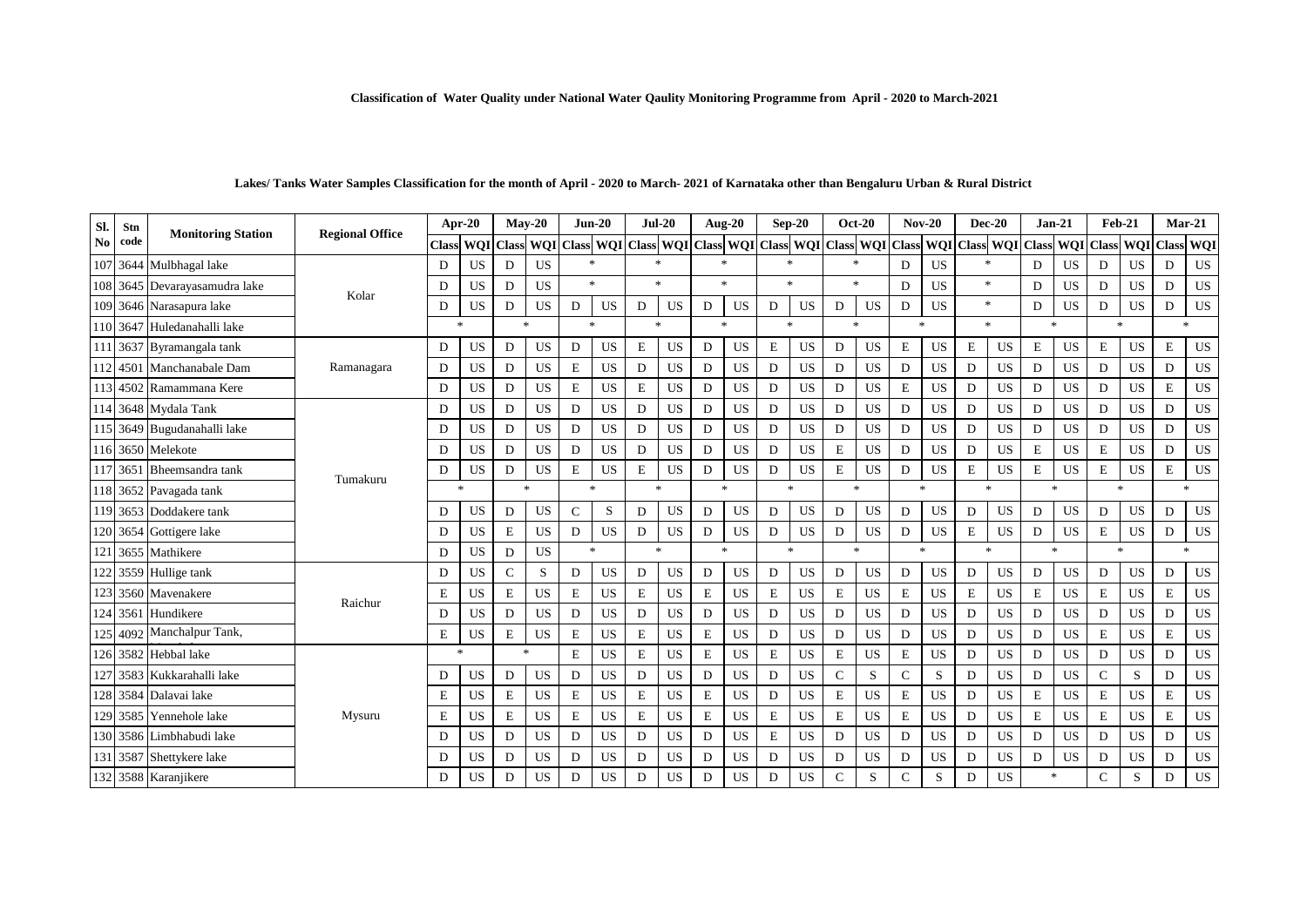| Classification of Water Quality under National Water Qaulity Monitoring Programme from April - 2020 to March-2021 |  |  |  |  |  |  |  |  |  |  |  |
|-------------------------------------------------------------------------------------------------------------------|--|--|--|--|--|--|--|--|--|--|--|
|-------------------------------------------------------------------------------------------------------------------|--|--|--|--|--|--|--|--|--|--|--|

| Sl.            | Stn      |                                  |                        | Apr-20           |                  | $Mav-20$      |                  | $Jun-20$                          |                | $Jul-20$      |           | Aug-20        |                | $Sep-20$       |                                                                                                     | <b>Oct-20</b> |                  | $Nov-20$      |               | $Dec-20$          |             | $Jan-21$       |              | $Feb-21$       |           | $Mar-21$                          |                                   |
|----------------|----------|----------------------------------|------------------------|------------------|------------------|---------------|------------------|-----------------------------------|----------------|---------------|-----------|---------------|----------------|----------------|-----------------------------------------------------------------------------------------------------|---------------|------------------|---------------|---------------|-------------------|-------------|----------------|--------------|----------------|-----------|-----------------------------------|-----------------------------------|
| N <sub>0</sub> | code     | <b>Monitoring Station</b>        | <b>Regional Office</b> |                  | <b>Class WOI</b> |               | <b>Class WOI</b> |                                   |                |               |           |               |                |                | Class WQI Class WQI Class WQI Class WQI Class WQI Class WQI Class WQI Class WQI Class WQI Class WQI |               |                  |               |               |                   |             |                |              |                |           | <b>Class WQI</b>                  |                                   |
|                |          | 133 3656 Nallikatte kere         |                        |                  | $\star$          | $\ast$        |                  | $\mathbf{g}_i$                    |                | $\mathbf{x}$  |           |               | $\mathbf{k}$   |                | $\mathbf{g}_i$                                                                                      |               | $\mathbf{R}$     |               | $\mathcal{R}$ | sk.               |             | $\mathbf{A}$   |              | $\mathbf{R}$   |           |                                   | sk.                               |
|                |          | 134 3657 Kaachahalli koppalukere |                        | $\mathbf E$      | US               | E             | US               | E                                 | <b>US</b>      | $\mathbf E$   | US        | $\mathbf E$   | US             | E              | <b>US</b>                                                                                           | E             | US               | $\mathbf E$   | <b>US</b>     | E                 | US          | E              | <b>US</b>    | $\mathbf E$    | <b>US</b> | $\mathbf E$                       | US                                |
|                |          | 135 3658 Kallakatte kere         |                        |                  | $\star$          |               | $\mathbf{R}$     |                                   | $\mathbf{g}_i$ |               | $\approx$ |               | $\ast$         |                | $\gg$                                                                                               |               | $\mathbf{k}$     |               | $\mathcal{H}$ |                   | s.          |                | $\mathbf{x}$ | $\frac{1}{2}$  |           | ×.                                |                                   |
|                |          | 136 3659 Mathana kere            |                        | E                | <b>US</b>        | $\mathbf E$   | <b>US</b>        | $\mathbf E$                       | <b>US</b>      | $\mathbf E$   | <b>US</b> | $\mathbf E$   | <b>US</b>      | D              | <b>US</b>                                                                                           | D             | <b>US</b>        | D             | <b>US</b>     | $\mathbf E$       | <b>US</b>   | $\mathbf E$    | <b>US</b>    | $\mathbf E$    | <b>US</b> | $\mathbf E$                       | US                                |
| 137            |          | 3660 Hunasina kere               |                        | $\mathsf{C}$     | S                | $\mathsf{C}$  | S                | $\mathsf{C}$                      | S              | $\mathsf{C}$  | S         | $\mathsf{C}$  | S              | $\mathsf{C}$   | S                                                                                                   | $\mathbf C$   | S                | $\mathsf{C}$  | S             | $\mathsf{C}$      | S           | $\mathsf{C}$   | S            | $\mathsf{C}$   | S         | $\mathsf{C}$                      | S                                 |
|                |          | 138 3661 Kokkanaghattadodda kere |                        | $\mathbf E$      | US               | E             | <b>US</b>        | $\mathbf E$                       | <b>US</b>      | D             | US        | D             | <b>US</b>      | D              | <b>US</b>                                                                                           | $\mathbf D$   | <b>US</b>        | D             | <b>US</b>     | $\mathsf{C}$      | S           | $\mathsf{C}$   | S            | $\mathbf C$    | S         | $\mathbf E$                       | US                                |
|                |          | 139 3662 Kawshikakere            |                        | $\mathsf{C}$     | S                | $\mathbf C$   | S                | $\mathsf{C}$                      | S              | $\mathcal{C}$ | S         | C             | S              | $\mathsf{C}$   | S                                                                                                   | $\mathsf{C}$  | S                | $\mathbf C$   | S             | $\mathsf{C}$      | S           | $\mathbf C$    | S            | $\mathsf{C}$   | S         | $\mathsf{C}$                      | S                                 |
|                |          | 140 3663 Joladakatte             |                        | $\mathsf{C}$     | S                | $\mathbf C$   | $\mathbf S$      |                                   | $\frac{1}{2}$  | $\mathsf{C}$  | S         | $\mathsf{C}$  | S              | $\mathsf{C}$   | S                                                                                                   | C             | S                | $\mathcal{C}$ | S             | $\mathsf{C}$      | S           | $\mathsf{C}$   | S            | $\mathbf C$    | S         | $\mathsf{C}$                      | S                                 |
| 141            | 3664     | Basavanahallikere                |                        |                  | $\frac{1}{2\pi}$ | $\mathbf{r}$  |                  | $\mathcal{M}$                     |                | $\ast$        |           | $*$           |                | $\mathsf{C}$   | S                                                                                                   |               | $\mathbf C$<br>S |               | S             | $\mathsf{C}$<br>S |             | ${\bf C}$<br>S |              | $\frac{1}{20}$ |           | *                                 |                                   |
|                |          | 142 3665 Lingappanakatte         |                        | $\mathsf{C}$     | ${\bf S}$        | $\mathbf C$   | S                | $\mathsf{C}$                      | S              | $\mathsf{C}$  | S         | $\mathbf C$   | ${\bf S}$      | $\mathsf{C}$   | S                                                                                                   | $\mathsf{C}$  | S                | $\mathbf C$   | S             | $\mathbf C$       | $\mathbf S$ | $\mathbf C$    | S            | $\mathbf C$    | S         | $\mathsf{C}$                      | S                                 |
|                |          | 143 3666 Ganigarahosahallikere   | Hassan                 |                  | $\ast$           | $\ast$        |                  | $\ast$                            |                | $\ast$        |           | $\ast$        |                | $\mathbf C$    | S                                                                                                   | $\mathsf{C}$  | S                | $\mathsf{C}$  | S             | $\mathbf C$       | S           | $\mathbf C$    | S            | $\mathsf{C}$   | S         |                                   | $\frac{d\mathbf{r}}{d\mathbf{r}}$ |
|                |          | 144 3667 Sathenahallidoddakere   |                        | $\mathsf{C}$     | S                | C             | S                |                                   | $\mathcal{H}$  | $\mathbf{x}$  |           |               | $\mathbf{x}$   | E              | <b>US</b>                                                                                           | D             | <b>US</b>        | D             | <b>US</b>     | D                 | <b>US</b>   | D              | <b>US</b>    | D              | <b>US</b> | D                                 | US                                |
|                |          | 145 3668 Sodharahallikere        |                        | $\mathsf{C}$     | S                | $\mathbf C$   | S                | $\mathbf C$                       | S              | $\mathsf{C}$  | S         | $\mathbf C$   | S              | $\mathsf{C}$   | S                                                                                                   | $\mathsf{C}$  | S                | $\mathbf C$   | <sub>S</sub>  | $\mathsf{C}$      | S           | $\mathbf E$    | <b>US</b>    | E              | <b>US</b> | $\mathbf E$                       | US                                |
|                |          | 146 3669 Sheleramanahallikere    |                        | $\mathsf{C}$     | S                | $\mathbf C$   | S                | $\mathbf C$                       | S              | C             | S         | $\mathcal{C}$ | S              | $\mathsf{C}$   | S                                                                                                   | $\mathsf{C}$  | S                | $\mathcal{C}$ | S             | $\mathsf{C}$      | S           | $\mathsf{C}$   | S            | $\mathbf C$    | S         | $\mathsf{C}$                      | S                                 |
|                |          | 147 3670 Hainarakatte            |                        | $\ast$           |                  | $\mathcal{H}$ |                  | $\frac{d\mathbf{x}}{d\mathbf{x}}$ |                | $\ast$        |           | $\ast$        |                | $\mathsf{C}$   | S                                                                                                   | $\mathsf{C}$  | S                | $\mathbf C$   | S             | $\mathsf{C}$      | S           |                | $\ast$       |                | $\ast$    | $\frac{d\mathbf{x}}{d\mathbf{x}}$ |                                   |
|                |          | 148 3671 Hanumanthapurakatte     |                        | $\frac{1}{2\pi}$ |                  | $\frac{1}{2}$ |                  | $\mathbf{g}_i$                    |                | $\approx$     |           | $\ast$        |                | $\mathsf{C}$   | ${\bf S}$                                                                                           | $\mathbf C$   | S                | $\mathbf C$   | S             | $\mathsf{C}$      | S           | $\mathbf C$    | S            | $\mathbf C$    | S         | $\mathsf{C}$                      | S                                 |
|                |          | 149 3672 Sankalapurakere         |                        |                  | $\ast$           | $\ast$        |                  | $\mathcal{R}$                     |                | $\ast$        |           | $\ast$        |                | $\mathsf{C}$   | S                                                                                                   | $\mathsf{C}$  | S                | $\mathbf C$   | S             | $\mathsf{C}$      | ${\bf S}$   | $\mathbf C$    | S            | $\mathbf C$    | S         | ${\bf C}$                         | ${\bf S}$                         |
|                |          | 150 3673 Havalikere              |                        |                  | $\star$          |               | $\ast$           | $\mathbf E$                       | <b>US</b>      | $\mathbf E$   | US        | $\mathbf E$   | US             | $\mathbf E$    | <b>US</b>                                                                                           | $\mathbf E$   | <b>US</b>        | $\mathbf E$   | US            | $\mathbf E$       | US          | $\mathbf E$    | <b>US</b>    | $\mathbf E$    | US        | $\mathbf E$                       | US                                |
| 151            |          | 3674 Sathamangalakere            |                        | C                | S                | C             | S                |                                   | $\mathcal{R}$  | $\mathsf{C}$  | S         | $\mathbf C$   | S              | $\mathcal{C}$  | S                                                                                                   | $\mathbf C$   | S                | $\mathbf C$   | S             | $\mathsf{C}$      | S           | $\mathsf{C}$   | S            | $\mathsf{C}$   | S         | $\mathsf{C}$                      | S                                 |
|                |          | 152 3675 B. Kalehallikere        |                        |                  | $\frac{1}{2\pi}$ |               | $\frac{1}{2}$    |                                   | $\mathcal{R}$  | $\approx$     |           |               | $\ast$         | $\mathcal{C}$  | S                                                                                                   | $\mathbf C$   | S                | $\mathcal{C}$ | S             | $\mathsf{C}$      | S           | $\mathsf{C}$   | S.           | $\mathsf{C}$   | S         | $\mathsf{C}$                      | S                                 |
|                | 153 3676 | Thavenahallikere                 |                        | $\mathcal{C}$    | S                | $\mathsf{C}$  | S                | $\mathbf C$                       | S              | $\mathsf{C}$  | S         | $\mathcal{C}$ | S              | $\mathsf{C}$   | S                                                                                                   | $\mathbf C$   | S                | $\mathcal{C}$ | S             | $\mathsf{C}$      | S           | $\mathcal{C}$  | S            | $\mathbf C$    | S         | $\mathsf{C}$                      | S                                 |
|                |          | 154 3677 Sharanabasveshwara kere | Kalaburagi             | $\mathbf E$      | US               | E             | <b>US</b>        | $\mathbf E$                       | <b>US</b>      | ${\bf E}$     | US        | $\mathbf E$   | US             | D              | <b>US</b>                                                                                           | $\ast$        | $\mathbf{k}$     | D             | US            | D                 | <b>US</b>   | $\mathbf E$    | <b>US</b>    | $\mathbf E$    | <b>US</b> | $\mathbf E$                       | US                                |
|                |          | 155 3678 Ninjampura tank         | Bidar                  |                  | $\ast$           | $\ast$        |                  |                                   | 金              | $\mathbf{R}$  |           |               | $\frac{1}{26}$ |                | sk.                                                                                                 |               | $\mathbf{x}$     | <b>A</b>      |               | 永                 |             | <b>sk</b>      |              | $\mathcal{R}$  |           | $\frac{d\mathbf{x}}{d\mathbf{x}}$ |                                   |
|                |          | 156 3679 Bhutanala lake          | Vijayapura             | $\mathsf{C}$     | S                | $\mathbf D$   | <b>US</b>        | $\mathbf E$                       | <b>US</b>      | D             | US        | $\mathbf D$   | US             | $\mathsf{C}$   | S                                                                                                   | $\mathbf C$   | S                | D             | US            | D                 | <b>US</b>   | $\mathbf D$    | <b>US</b>    | ${\rm D}$      | <b>US</b> | $\mathbf D$                       | US                                |
|                |          | 157 3680 Killa lake              |                        | $\mathsf{C}$     | S                | $\mathbf C$   | S                | $\mathbf C$                       | S              | $\mathsf{C}$  | S         | $\mathsf{C}$  | S              | $\mathsf C$    | S                                                                                                   | $\mathbf C$   | S                | $\mathbf C$   | S             | $\mathsf{C}$      | S           | $\mathsf{C}$   | S            | $\mathbf C$    | S         | $\mathsf{C}$                      | S                                 |
|                |          | 158 3681 Angol MI tank           | Belgavi                | E                | US               | D             | <b>US</b>        | D                                 | <b>US</b>      | D             | US        | E             | <b>US</b>      | $\mathbf E$    | <b>US</b>                                                                                           | D             | <b>US</b>        | D             | US            | D                 | <b>US</b>   | D              | <b>US</b>    | D              | US        | D                                 | US                                |
|                |          | 159 3682 Kakati pond             |                        | D                | US               | E             | <b>US</b>        | $\mathbf E$                       | US             | $\mathbf E$   | US        | E             | <b>US</b>      | $\overline{C}$ | S                                                                                                   | $\mathbf E$   | <b>US</b>        | Е             | <b>US</b>     | D                 | US          | D              | <b>US</b>    | D              | <b>US</b> | D                                 | US                                |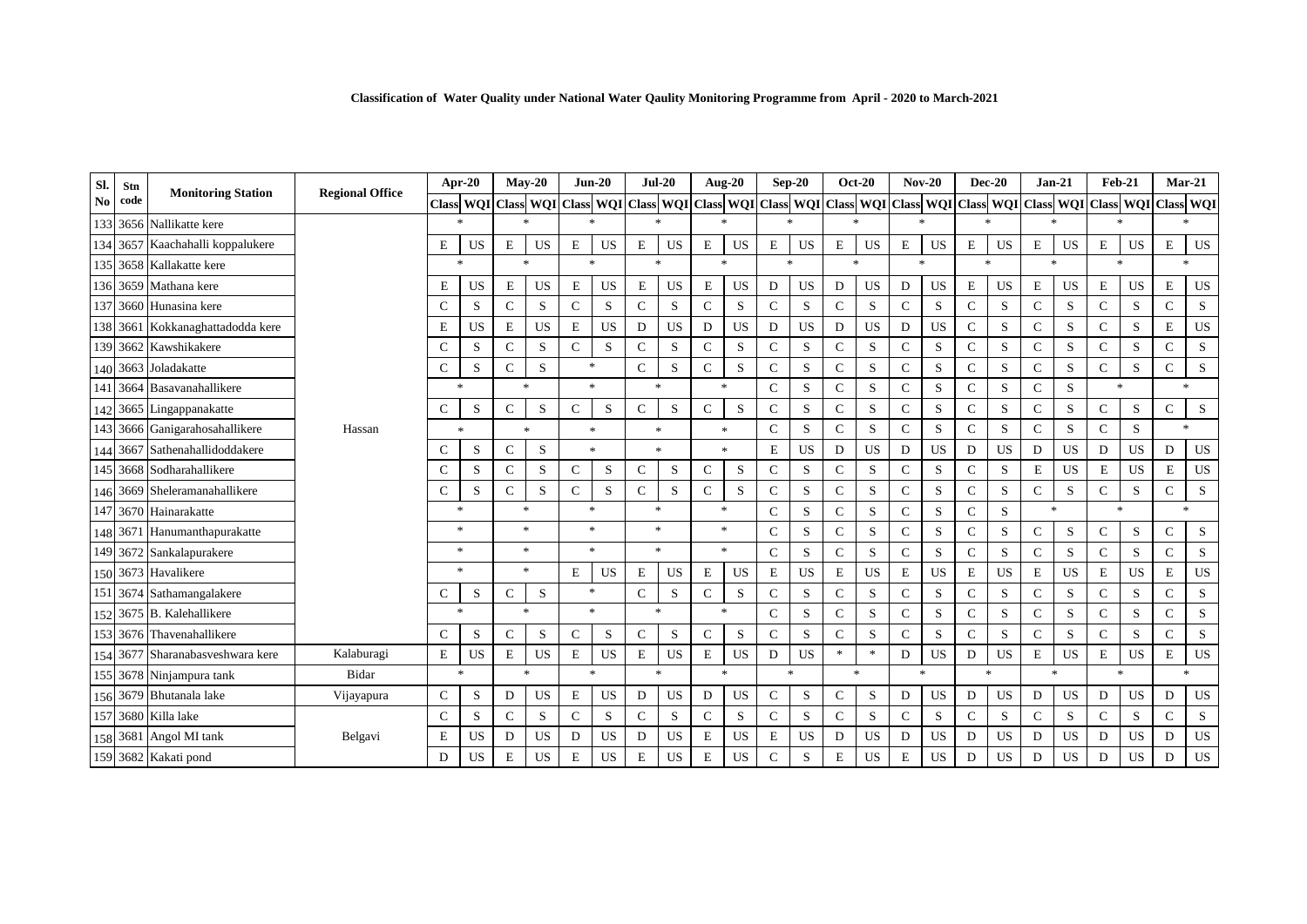| Sl.            | Stn  | <b>Monitoring Station</b>         | <b>Regional Office</b> | Apr-20       |                            | $Mav-20$ |              | $Jun-20$     |           | $Jul-20$ |                        | Aug- $20$    |           | $Sep-20$     |              | $Oct-20$ |                                   | $Nov-20$ |           |                            | <b>Dec-20</b> | $Jan-21$ |              | $Feb-21$      |           | $Mar-21$         |                  |
|----------------|------|-----------------------------------|------------------------|--------------|----------------------------|----------|--------------|--------------|-----------|----------|------------------------|--------------|-----------|--------------|--------------|----------|-----------------------------------|----------|-----------|----------------------------|---------------|----------|--------------|---------------|-----------|------------------|------------------|
| N <sub>0</sub> | code |                                   |                        |              | <b>Class WOI Class WOI</b> |          | <b>Class</b> | <b>WQI</b>   |           |          | <b>Class WQI</b> Class |              |           |              |              |          | WQI Class WQI Class WQI Class WQI |          |           | <b>Class WOI Class WOI</b> |               |          | <b>Class</b> | <b>WQI</b>    |           | <b>Class WQI</b> |                  |
|                |      | 160 3683 Herekere                 |                        | D            | US                         | D.       | US.          | D            | US.       | D        | US.                    | D            | <b>US</b> | D            | US           | Ð        | US                                | D        | <b>US</b> | D                          | US            | D        | US.          | D             | <b>US</b> | D                | <b>US</b>        |
|                |      | 161 3684 Kelegere                 |                        | D            | US                         | D        | US.          | D            | <b>US</b> | D        | <b>US</b>              | D            | US        | D            | US           | D        | US                                | D        | <b>US</b> | D                          | <b>US</b>     | D        | <b>US</b>    | D             | <b>US</b> |                  | <b>US</b>        |
|                |      | 162 3685 Navalooru lake           |                        | D            | US                         | D        | <b>US</b>    | D            | <b>US</b> | D        | <b>US</b>              | D            | US        | D            | <b>US</b>    | D        | US                                | D        | <b>US</b> | D                          | US            | D        | US.          | D             | <b>US</b> |                  | <b>US</b>        |
|                |      | 163 3686 Nirasagarakere           | Dharwad                | $\mathsf{C}$ | S                          |          | S            | $\mathsf{C}$ | S         | C        | S                      | C            | S         | $\mathsf{C}$ | S            |          | S                                 | C        | S         | C                          | S             | C        | S            | C.            | S         |                  | S                |
|                |      | 164 3687 Nuggikere                |                        | D            |                            | D        | US.          | D            | <b>US</b> | D        | <b>US</b>              | D            | US        | D            | <b>US</b>    | D        | <b>US</b>                         | D        | <b>US</b> | D                          | US            | D        | <b>US</b>    | D             | <b>US</b> |                  | US               |
|                |      | 165 3688 Sadanakere               |                        | D            |                            | D        | <b>US</b>    | D            | <b>US</b> | D        | <b>US</b>              | D            | US        | D            | <b>US</b>    | D        | US                                | D        | <b>US</b> | D                          | US            | D        | <b>US</b>    | D             | <b>US</b> |                  | <b>US</b>        |
|                |      | 166 3689 Someshwarakere           |                        | D            | US                         | D.       | US.          | D            | <b>US</b> | D        | <b>US</b>              | D            | US        | D            | <b>US</b>    | D        | US                                | D        | <b>US</b> | D                          | US            | D        | <b>US</b>    | D             | <b>US</b> |                  | US               |
|                |      | 167 3690 Unakalkere               |                        | D            |                            | D        | <b>US</b>    | D            | <b>US</b> | D        | <b>US</b>              | D            | US        | D            | <b>US</b>    | D        | US                                | D        | <b>US</b> | D                          | US            | D        | <b>US</b>    | D             | <b>US</b> |                  | US               |
|                |      | 168 3691 Vimanabhuthikere         |                        | $\mathsf{C}$ | S                          |          | S            | $\mathsf{C}$ | S         | C        | S                      | $\mathsf{C}$ | S         | $\mathsf{C}$ | S            | B        | S                                 | C        | S         |                            | S             | B        | S.           | B             | S         | B                | S                |
|                |      | 169 3692 Kunduvadakere            |                        | C            | S                          |          | S            | $\mathsf{C}$ | S         | C        | S                      | $\mathbf{C}$ | S         | C            | S            | B        | S                                 | C        | S         |                            | S             | B        | S.           | $\frac{1}{2}$ |           |                  | $\frac{1}{2\pi}$ |
|                |      | 170 3693 Bhathikere               |                        | D            | US                         | D        | US.          | D            | <b>US</b> | E        | <b>US</b>              | D            | US        | D            | <b>US</b>    | D        | <b>US</b>                         | D        | <b>US</b> | D                          | US            | D        | <b>US</b>    | D             | <b>US</b> |                  | US.              |
|                |      | 171 3694 Shanthisagarkere         | Davangere              | C            | S                          |          | S            | $\mathsf{C}$ | S         | C        | S                      | C            | S         | C            | S            |          | S                                 | C        | S         |                            | S             | B        | S.           | B             | S         | B                | S                |
|                |      | 172 3695 Kondajjikere             |                        | D            |                            | D        | US.          | $\mathsf{C}$ | S         | C        | S                      | $\mathsf{C}$ | S         | $\mathsf{C}$ | S            |          | S                                 | C        | S         |                            | S             | B        | S.           | D             | <b>US</b> | B                | S                |
|                |      | 173 3696 Aianakere                |                        | E            |                            | E        | US.          | E            | <b>US</b> | E        | <b>US</b>              | E            | US        | $\mathbf E$  | <b>US</b>    | E        | US                                | E        | US        | E                          | US            | E        | <b>US</b>    | E             | <b>US</b> | E                | US               |
|                |      | $\int$ 174 3697 Mattadakere       | Chitradurga            | $\mathbf E$  | US                         | E        | US.          | D            | <b>US</b> | D        | <b>US</b>              | D            | US        | D            | US           | D        | <b>US</b>                         | D        | <b>US</b> | D                          | <b>US</b>     | D        | US.          | D             | <b>US</b> | D                | <b>US</b>        |
|                |      | $\mid$ 175   3565   Pilikula tank | Mangaluru              | B            | S                          | B        | S            | B            | S         | B        |                        | B            | S         | $\sim$       | <sub>S</sub> |          | S                                 | C        | S         |                            | S             | B        | S            | B             | S         | B                | S                |

**Classification of Water Quality under National Water Qaulity Monitoring Programme from April - 2020 to March-2021**

 **Note:** \* — No Water in the River/ Reservior/ Lake/Tank/Samples were not Collected.

NI-Newly Identified during April-2019

Class "A" – Drinking water source without conventional treatment but after disinfection.

Class "B" – Out door bathing (organized)

Class "C" – Drinking Water Source with conventional treatment followed by disinfection.

Class "D" – Propagation of wild life, fisheries

Class "E" – Irrigation, Industrial cooling, Controlled Waste disposal

**WQI = Water Quality Index, S means Satisfactory, US means Unsatisfactory**

WQI - Water Quality Index : ( $DO \ge 4$  mg/L BOD  $\le 3$  mg/L  $FC \le 2500$  MPN/100 ml & TC $\le 5000$  MPN/100 ml ).

Sd/-

Chief Scientific Officer - 1